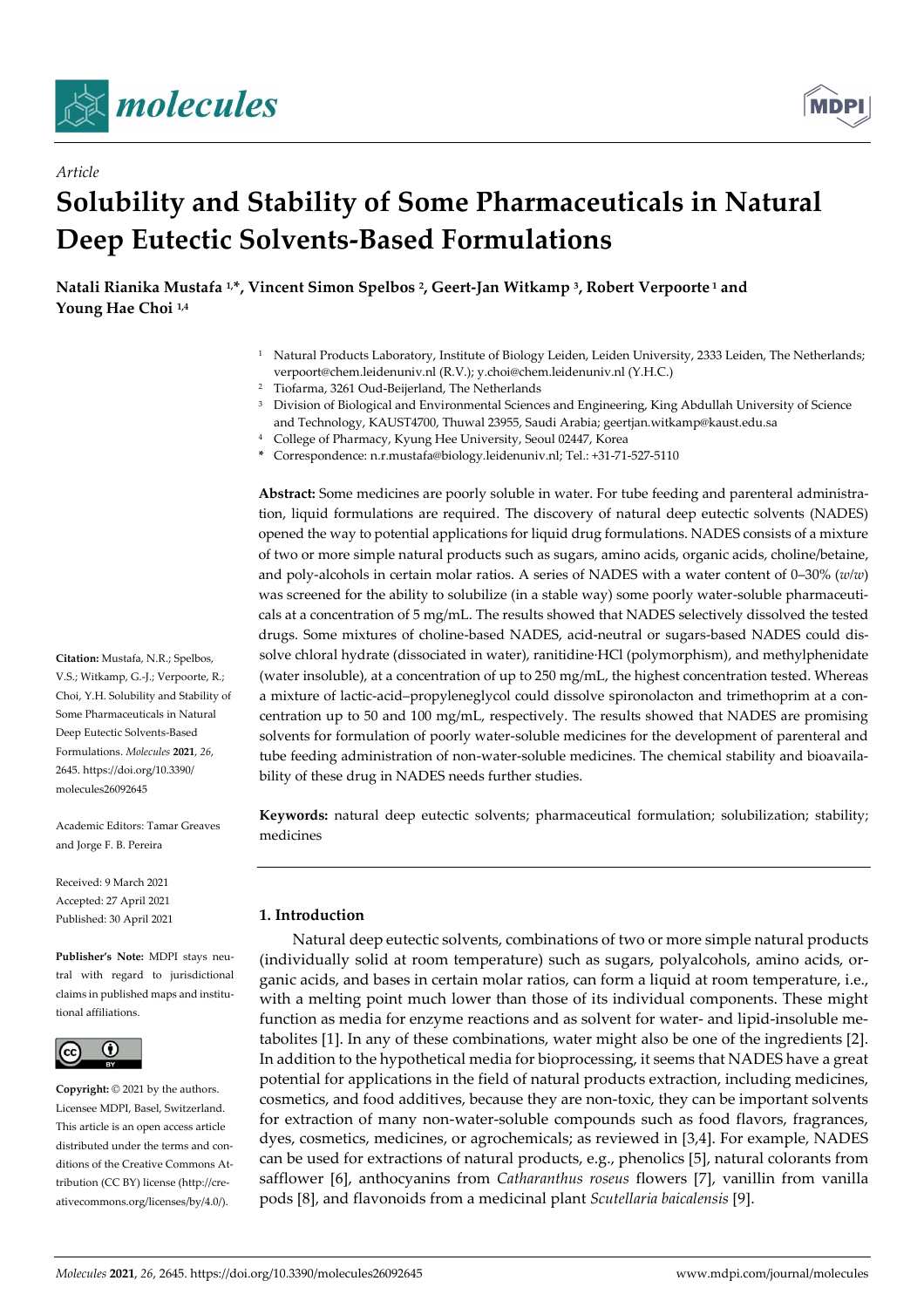Prior to the introduction of NADES [1], synthetic ionic liquids (IL, defined as a salt or mixture of salts having a melting point below 100 °C) was a hot topic in green chemistry. These non-volatile solvents, that could be tailor made from synthetic acids and bases, were shown to be suitable solvents for chemical and enzymatic reactions, as well as for extractions [10]. Further developments resulted in the so-called deep eutectic solvents (DES) [11,12], which were mixtures of a hydrogen bond donor (HBD) and a hydrogen bond acceptor.

The ILs and DESs show great potential for various applications in the pharmaceutical field. Some ionic liquids were shown to have a strong activity against clinically important pathogens, such as rods, cocci, and fungi [13,14]. Activity against *Pseudomonas aeruginosa* and *Salmonella enterica* was found to be due to their physico-chemical properties that cause damage to biofilms [15]. Ionic liquids were found to be potential solvents for some pharmaceuticals [16,17]. The benzoylation of nucleosides was developed in ILs [18]. Paracetamol and ibuprofen could be dissolved in ILs [19] because of the hydrogen bond formation between the drug molecules with the cation- or anion part of the IL. In addition to being a solvent, the principle of ionic liquids was also proposed as an alternative form of an active pharmaceutical ingredient (API), as a way to avoid the problem of polymorphism and low solubility, which occurs with solid crystalline salts [20]. This affects the drug's bioavailability and efficacy. Providing an API in IL form, referred to as "third generation of IL" [20], is considered to have several advantages [20,21]. Not only the physical and chemical properties, but the biological properties can also be tuned by choice of the counter ion [21]. A list of APIs that could be applied as ionic liquid were been reported by Ferraz et al. [10]. The potential of the API-ILs in drug delivery was discussed [22–26]. Furthermore, ionic liquids were recently developed as drug carriers to form self-assembling colloidal particles, where a small amount of IL (as API, or solvent to dissolve API) is dispersed in a large amount of oil, in the presence of a surfactant for a topical or transdermal [27] and oral applications [28].

Under conditions where a normal oral formulation of a medicine could not be administered, and either parenteral or tube feeding are the only ways, the medicine must be in a liquid form. However, the poor solubility of some APIs in water is a major problem. The IL and NADES might offer some new possibilities to solve this problem. Morrison et al. studied the thermal behavior of some deep eutectic solvents (choline chloride with either malonic acid or urea) and their potential for solubilizing drugs [29]. Manyfold increases were found if compared with solubility in water. Recently some publications reported the successful applications of NADES for improving solubilities of some medicines, e.g., salsalate [30], rutin [31], berberine [32], and resveratrol [33]. The term "therapeutic deep eutectic system" (THEDES) was introduced recently [34], where an API is one of the components of the deep eutectic system, making a delivery vehicle of the bioactive compound to improve bioavailability.

The aim of this study was to screen a series of NADES for solubilizing a series of well-known poorly soluble medicines. The solvents selected for this screening were known to be effective for extracting or dissolving various plant secondary metabolites. From our previous experience we knew that the NADES are quite selective, and thus to find a suitable solvent for any drug requires the testing of a large number of different NADES.

#### **2. Results and Discussion**

A series of different classes of NADES (acid–base, base–sugar, base–polyalcohol, acid–sugar, acid–polyalcohol, amino-acid–sugar, and sugar–sugar) was prepared for the solubility tests. The compositions (mole ratios) of the components in the NADES were based on our previous studies [1,2], where several different molar ratios of two or three components were tested. Compositions that provided clear liquids (NADES) were used in the present study. Some examples of NADES components are presented in Figure 1. Most of the NADES employed in this study include water as one of the ingredients, as the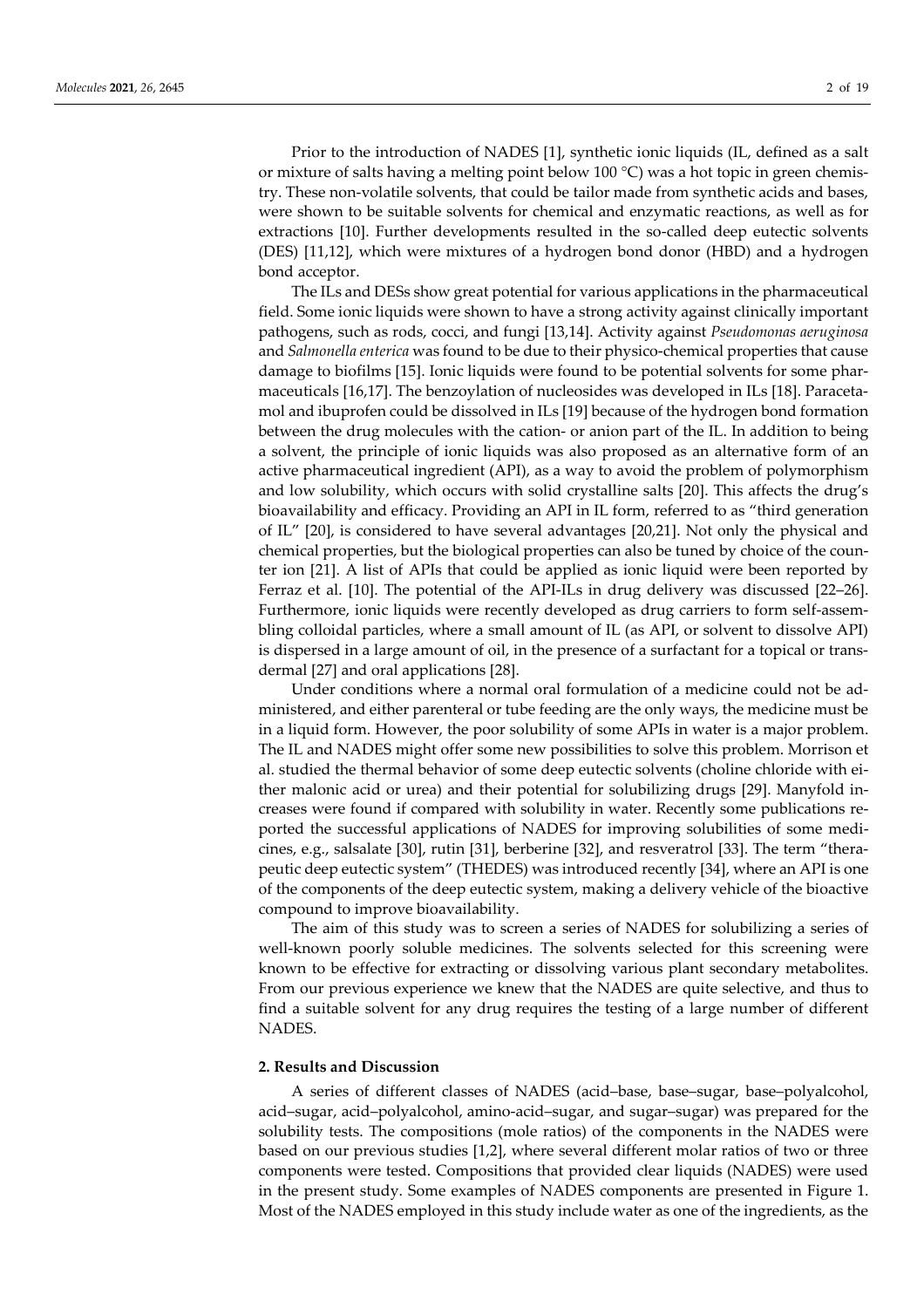addition of water influences the solubility of compounds [4,5,35]. Moreover, the presence of a limited amount of water (<40% *w/w*) generally lowers the viscosity of NADES. The high viscosity is thought to be due to the extensive hydrogen bonds between NADES components, and additional water might break the hydrogen bonding between these components [35–37]. For example, addition of 5–20% (*w/w*) water to some viscous sugar-based NADES greatly decreases their viscosity. High viscosity affects homogenization/solubilization which, for example, can decrease the reaction rate in case of diffusion-controlled chemical reactions [38]. An increase of the amounts of water from 0.4% to 7.8% (*w/w*) in a low-melting mixture consisting of glucose, urea, and choline-chloride, decreased the viscosity by a factor of 50 [35,38]. A study of the role of inter-molecular and intra-molecular hydrogen bonding and energies in the formation of some choline-chloride based DESs was performed by Zhekenov et al. [12]. The results of the computer simulations showed that addition of water to a mixture of choline chloride and a hydrogen bond donor (HBD) such as urea, ethylene glycol, or glycerol, increased the number of hydrogen bonds between HBD–water, choline ion–water, chloride ion–water, and decreased those between HBD–choline ion, HBD–chloride ion, and HBD–HBD.

Several pharmaceuticals known for low solubility to non-water-soluble compounds (nitrofurantoin, trimethoprim, griseofulvin, methylphenidate, spironolactone) [39], or well-soluble but instable in water (trichloroacetaldehyde monohydrate or chloral hydrate); or polymorphic API (e.g., ranitidine·HCl) [20,40] were used in this study (Figure 2). Information about pKa and solubility of the APIs and some NADES components are presented in Table 1.

The capability of three different groups of NADES to dissolve the pharmaceuticals is shown in a Venn diagram (Figure 3).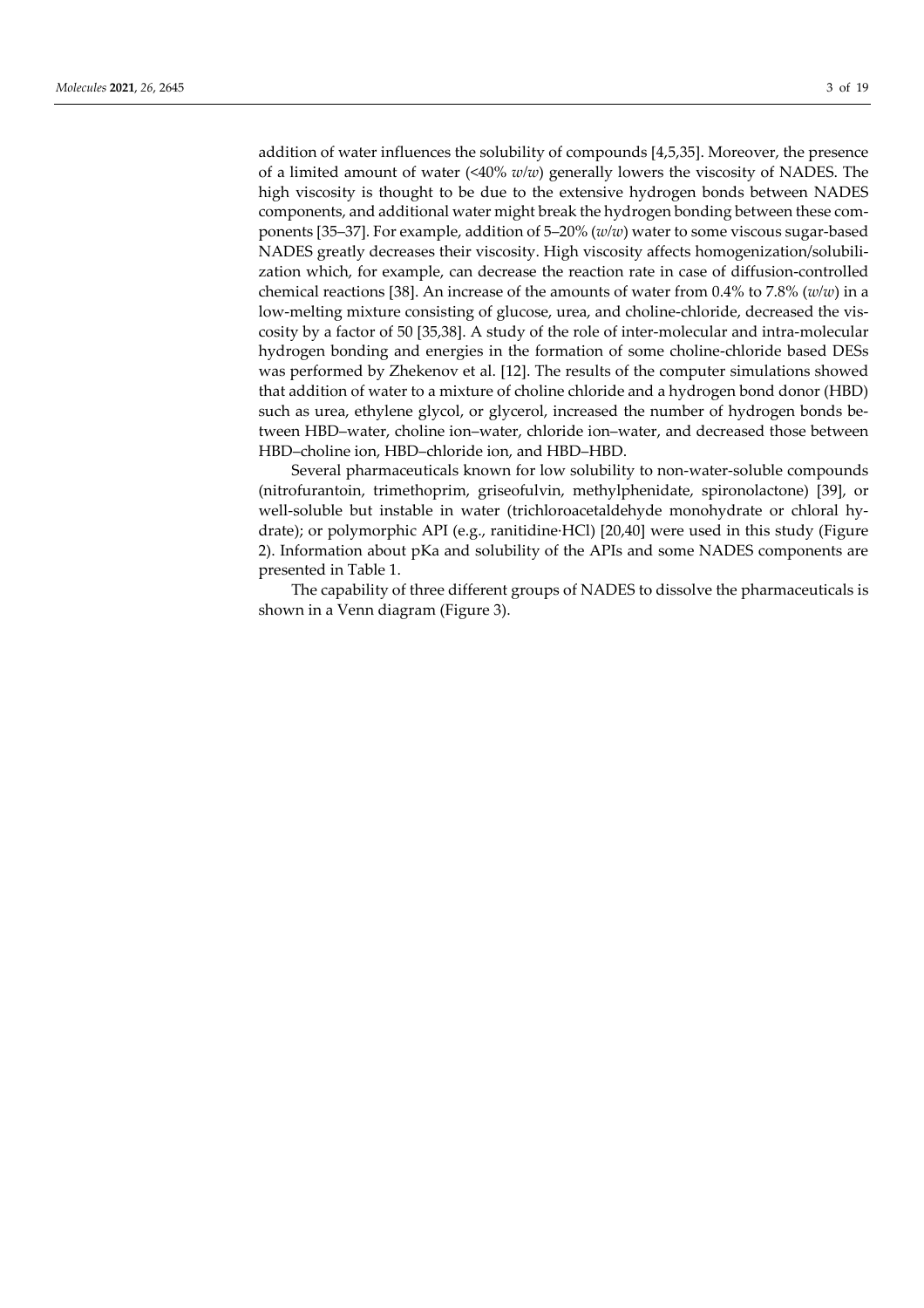

Figure 1. The chemical structures of some NADES components used in the study.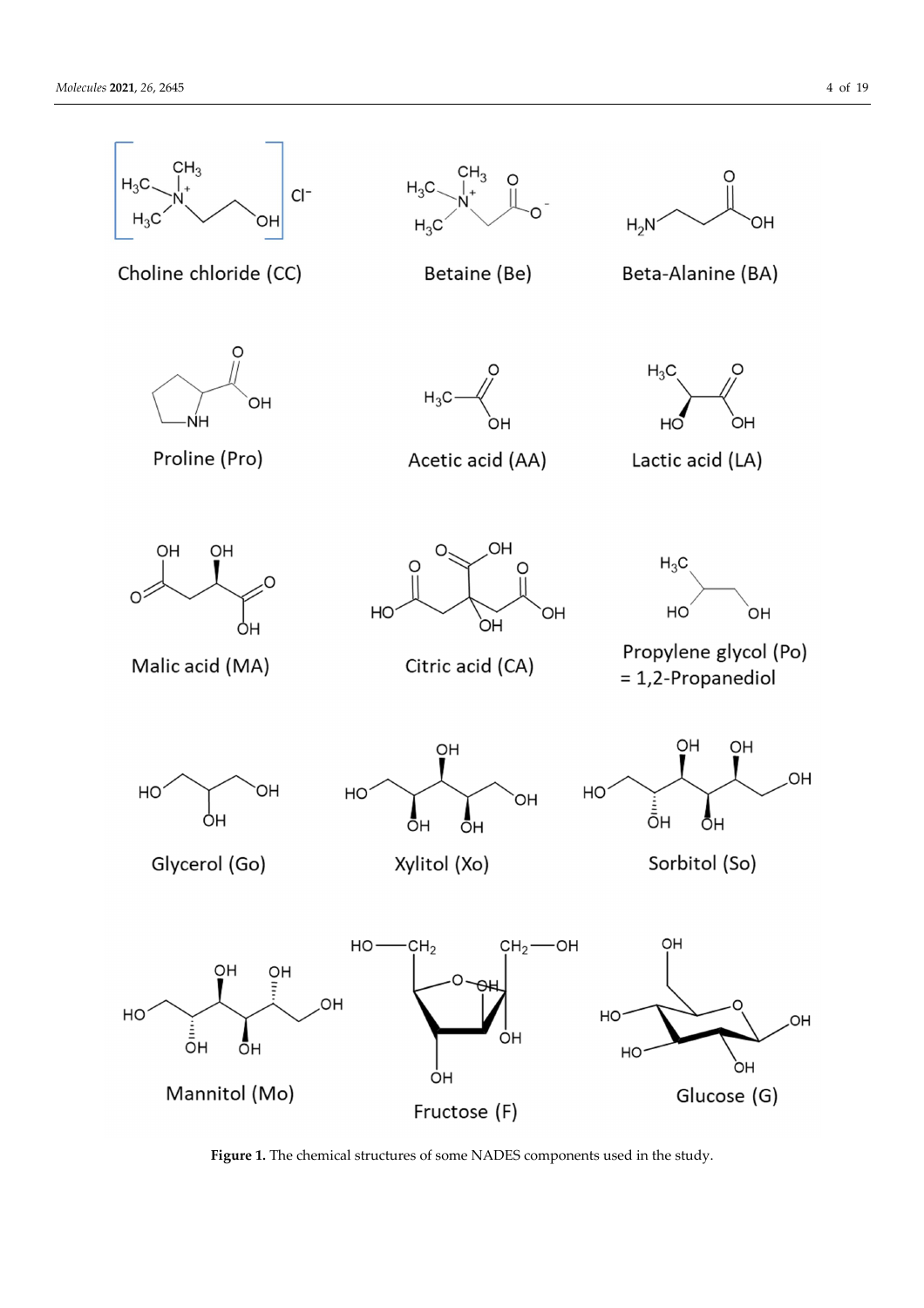

**Figure 2.** The chemical structures of the drugs tested in this study.

| Table 1. Solubilities and pKa (s) of the APIs and NADES components [39]. |
|--------------------------------------------------------------------------|
|--------------------------------------------------------------------------|

| Compound                | pKa/PH         | Solubility (in g/mL), Uses, and Some Other Information                                    |  |  |  |  |  |  |  |
|-------------------------|----------------|-------------------------------------------------------------------------------------------|--|--|--|--|--|--|--|
|                         |                | Freely soluble in water (2.4, 0 °C), (8.3, 25 °C), (14.3, 40 °C), but undergoes           |  |  |  |  |  |  |  |
| Chloral Hydrate<br>(Ch) |                | dissociation. Soluble in ethanol (0.77), chloroform (0.50), ether (0.66), glycerol (2.0), |  |  |  |  |  |  |  |
|                         |                | and olive oil (0.71). Freely soluble in acetone, methyl ethyl ketone. Moderately or       |  |  |  |  |  |  |  |
|                         |                | sparingly soluble in turpentine, petroleum ether, carbon tetrachloride, benzene,          |  |  |  |  |  |  |  |
|                         |                | and toluene.                                                                              |  |  |  |  |  |  |  |
|                         |                | Therapeutic use—sedative                                                                  |  |  |  |  |  |  |  |
|                         |                | Practically insoluble in water, petroleum ether.                                          |  |  |  |  |  |  |  |
|                         |                | Slightly soluble in ethanol, methanol, acetone, benzene, chloroform, ethyl acetate,       |  |  |  |  |  |  |  |
| Griseofulvin (Gri)      |                | and acetic acid. Soluble in DMF (0.12-0.14).                                              |  |  |  |  |  |  |  |
|                         |                | Therapeutic use - antifungal                                                              |  |  |  |  |  |  |  |
| Methylphenidate         | $p$ Ka 8.9 (of | Practically insoluble in water and petroleum ether.                                       |  |  |  |  |  |  |  |
| (Mp)                    | HCl crystals)  | Soluble in ethanol, ethyl acetate, and ether.                                             |  |  |  |  |  |  |  |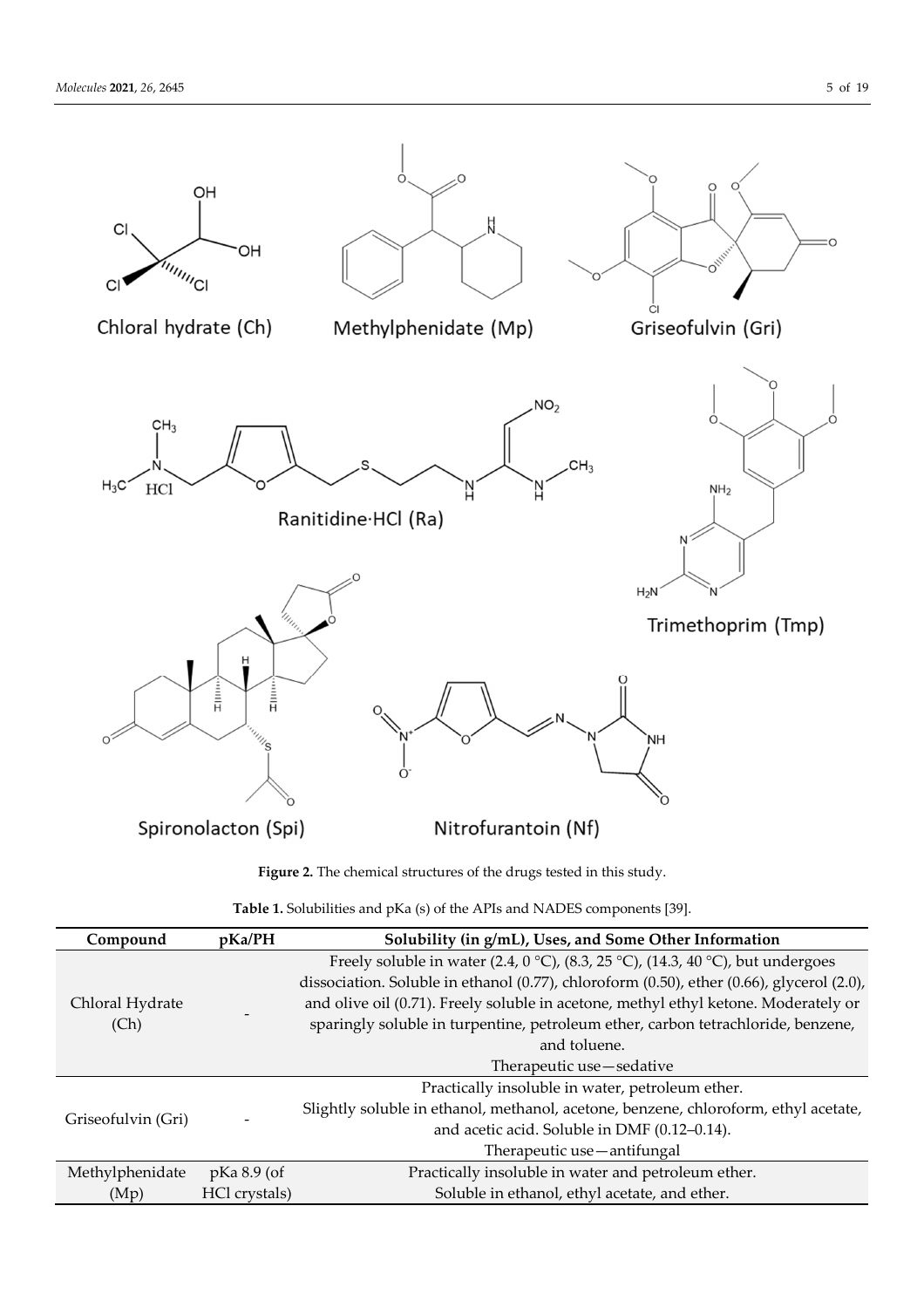|                           |                                               | Methylphenidate HCl is soluble in water, ethanol, and chloroform.                    |  |  |  |  |  |  |  |
|---------------------------|-----------------------------------------------|--------------------------------------------------------------------------------------|--|--|--|--|--|--|--|
|                           |                                               | Therapeutic use-CNS stimulant                                                        |  |  |  |  |  |  |  |
|                           |                                               | Soluble in water pH 7 (0.00019), 95% ethanol (0.00051), acetone (0.0051), DMF        |  |  |  |  |  |  |  |
| Nitrofurantoin (Nf)       | pKa 7.2                                       | (0.08), peanut oil (0.000021), glycerol (0.0006), and polyethylene glycol (0.015).   |  |  |  |  |  |  |  |
|                           |                                               | Therapeutic use-antibacterial                                                        |  |  |  |  |  |  |  |
|                           |                                               | Freely soluble in water and acetic acid.                                             |  |  |  |  |  |  |  |
|                           |                                               | Soluble in methanol and sparingly soluble in ethanol.                                |  |  |  |  |  |  |  |
| Ranitidine HCl (Ra)       |                                               | Practically insoluble in chloroform.                                                 |  |  |  |  |  |  |  |
|                           |                                               | Therapeutic use-antiulcer                                                            |  |  |  |  |  |  |  |
|                           |                                               | Soluble in most organic solvents and practically insoluble in water.                 |  |  |  |  |  |  |  |
| Spironolactone (Spi)      |                                               | Therapeutic use-diuretic                                                             |  |  |  |  |  |  |  |
|                           |                                               | Soluble (at 25 °C) in DMAC (0.139), benzyl alcohol (0.073), propylene glycol         |  |  |  |  |  |  |  |
| Trimethoprim              |                                               | (0.026), chloroform (0.018), methanol (0.012), water (0.0004), ether (0.00003),      |  |  |  |  |  |  |  |
| (Tmp)                     | pKa 6.6                                       | And benzene (0.00002).                                                               |  |  |  |  |  |  |  |
|                           |                                               | Therapeutic use-antibacterial                                                        |  |  |  |  |  |  |  |
| Choline chloride          |                                               |                                                                                      |  |  |  |  |  |  |  |
| (CC)                      |                                               | Very soluble in water (neutral) and ethanol.                                         |  |  |  |  |  |  |  |
|                           |                                               | Soluble in water $(1.60)$ , methanol $(0.43)$ , and ethanol $(0.07)$ .               |  |  |  |  |  |  |  |
|                           |                                               | Sparingly soluble in ether.                                                          |  |  |  |  |  |  |  |
|                           |                                               | The pH of saturated solution of betaine monohydrate is about 8.0.                    |  |  |  |  |  |  |  |
| Betaine (Be)              |                                               | Solubility of Betaine·HCl (at 25 °C) in water, 0.65; ethanol, 0.04.                  |  |  |  |  |  |  |  |
|                           |                                               | Practically insoluble in chloroform and ether.                                       |  |  |  |  |  |  |  |
|                           |                                               | The pH of 5% ( $w/v$ ) aqueous solution = 1.0.                                       |  |  |  |  |  |  |  |
|                           |                                               | Therapeutic use-in treatment of homocystinuria                                       |  |  |  |  |  |  |  |
|                           |                                               | Freely soluble in water (pH of 5% aqueous solution: 6.0–7.3).                        |  |  |  |  |  |  |  |
| Beta-Alanine (BA)         | pK <sub>1</sub> 3.60<br>pK <sub>2</sub> 10.19 | Slightly soluble in ethanol; practically insoluble in ether and acetone.             |  |  |  |  |  |  |  |
|                           |                                               |                                                                                      |  |  |  |  |  |  |  |
|                           | pI 6.30                                       | Soluble in water (1.27, 0 °C), (1.62, 25 °C), (2.07, 50 °C), (2.39, 65 °C),          |  |  |  |  |  |  |  |
| L-Proline (Pro)           | pK <sub>1</sub> 1.99                          | and ethanol (0.012, 35 °C).                                                          |  |  |  |  |  |  |  |
|                           | pK <sub>2</sub> 10.60                         | Insoluble in ether, butanol, and isopropanol.                                        |  |  |  |  |  |  |  |
|                           |                                               | An excellent solvent for many organic compounds.                                     |  |  |  |  |  |  |  |
|                           |                                               | Miscible with water, ethanol, glycerol, ether, and carbon tetrachloride.             |  |  |  |  |  |  |  |
| Acetic acid (AA) pKa 4.74 |                                               | pH of aqueous solution - 2.4 (1.0 M); 2.9 (0.1 M); 3.4 (0.01 M).                     |  |  |  |  |  |  |  |
|                           |                                               | Used in pharmaceutical and food industries as acidifier and preservative.            |  |  |  |  |  |  |  |
|                           |                                               | LD <sub>50</sub> orally in rats $-3.73$ g/kg.                                        |  |  |  |  |  |  |  |
|                           |                                               | Soluble in water, ethanol, furfurol; less soluble in ether.                          |  |  |  |  |  |  |  |
|                           |                                               | Practically insoluble in chloroform, petroleum ether, and carbon disulfide.          |  |  |  |  |  |  |  |
| Lactic acid (LA)          | pKa 3.86                                      | There are a wide range of applications of LA in pharmaceutical-,                     |  |  |  |  |  |  |  |
|                           |                                               | food- and cosmetics industries.                                                      |  |  |  |  |  |  |  |
|                           |                                               | LD <sub>50</sub> orally in rats $-3.73$ g/kg.                                        |  |  |  |  |  |  |  |
|                           |                                               | Solubility (at 20 °C) in: water, 0.56; methanol, 0.65; ethanol, 0.36; acetone, 0.14; |  |  |  |  |  |  |  |
| DL-Malic acid (MA)        |                                               | dioxane, 0.23; and diethyl ether, 0.006. Practically insoluble in benzene.           |  |  |  |  |  |  |  |
|                           |                                               | Used in pharmaceutical and food industries as flavoring agent,                       |  |  |  |  |  |  |  |
|                           |                                               | flavor enhancer, and acidulant.                                                      |  |  |  |  |  |  |  |
|                           |                                               | Solubility of the anhydrate form in water increases with higher temperatures, e.g.,  |  |  |  |  |  |  |  |
|                           | pK <sub>1</sub> 3.128                         | 0.59 at 20 °C; 0.71 at 50 °C; and 0.84 at 100 °C.                                    |  |  |  |  |  |  |  |
| Citric acid (CA)          | pK <sub>2</sub> 4.761                         | $pH$ of 0.1 N solution = 2.2.                                                        |  |  |  |  |  |  |  |
|                           | pK <sub>3</sub> 6.396                         | Solubility of the monohydrate crystals in ether, 0.015; chloroform, 0.0001;          |  |  |  |  |  |  |  |
|                           |                                               | amyl alcohol, 0.125; amyl acetate, 0.052; and ethyl acetate, 0.048;                  |  |  |  |  |  |  |  |
|                           |                                               | methanol, 1.56 (at 19 °C); propanol, 0.49 (at 19 °C).                                |  |  |  |  |  |  |  |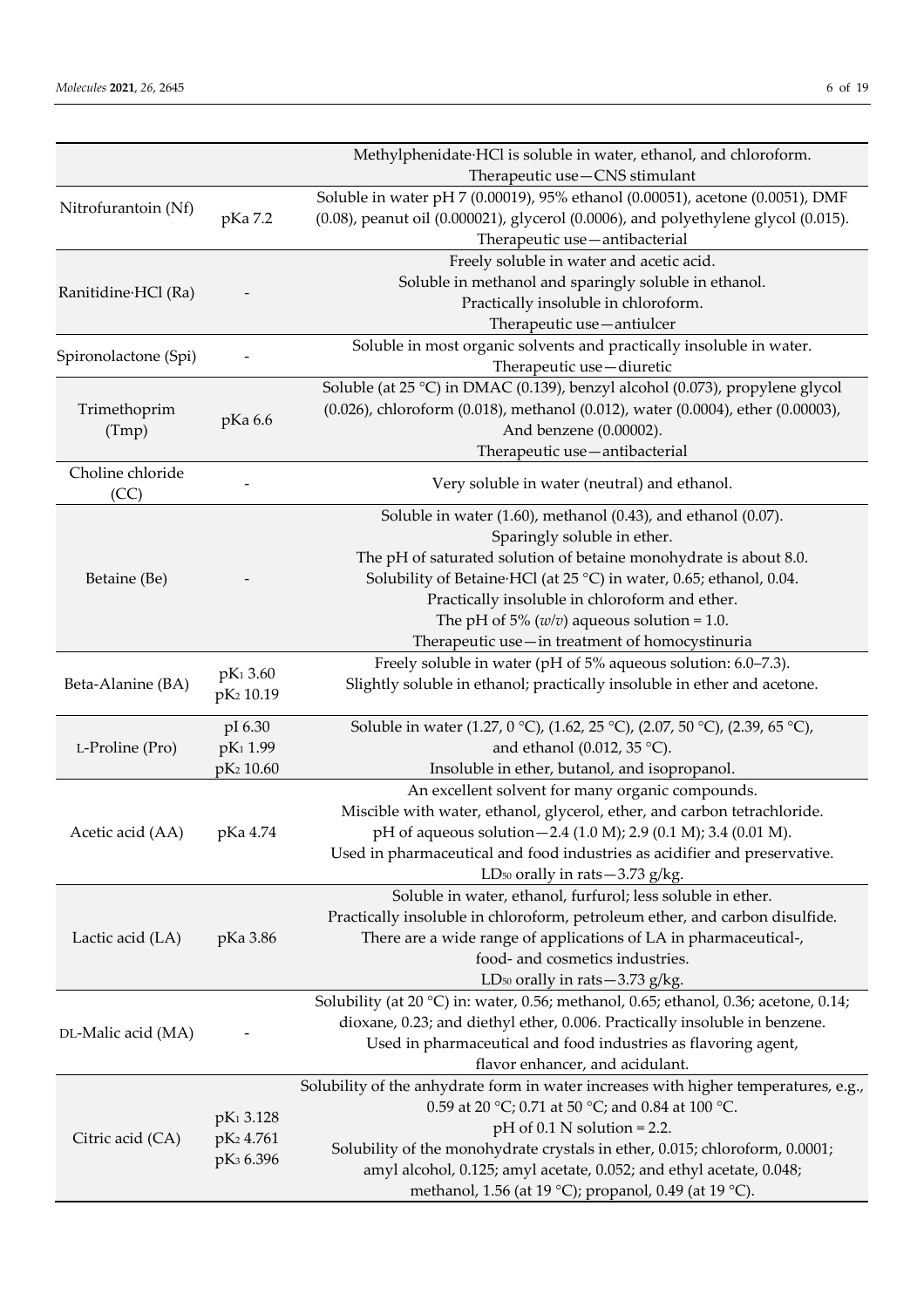|                                       |               | Pharmaceutical incompatibilities-K-tartrate, alkali- and alkaline earth carbonates                                                                    |
|---------------------------------------|---------------|-------------------------------------------------------------------------------------------------------------------------------------------------------|
|                                       |               | and bicarbonates, acetates, sulfides.                                                                                                                 |
|                                       |               | Used in pharmaceutical, food and beverage industries as acidulant, effervescent,                                                                      |
|                                       |               | pH adjuster, antioxidant.                                                                                                                             |
|                                       |               | LD <sub>50</sub> i.p. in rats-975 mg/kg.                                                                                                              |
|                                       |               |                                                                                                                                                       |
|                                       |               | Hygroscopic, viscous liquid. Miscible with water, acetone, chloroform.<br>Soluble in ether; dissolves essential oils; and immiscible with fixed oils. |
| Propylene glycol<br>(P <sub>O</sub> ) |               | It's stable at room temperature, but tends to oxidize at high temperatures to<br>produce propionaldehyde, lactic acid, pyruvic acid, and acetic acid. |
|                                       |               | Used in pharmaceutical and food industries as solvent, emulsifier, and humectant.                                                                     |
|                                       |               | LD <sub>50</sub> orally in rats - 25 mL/kg.                                                                                                           |
|                                       |               | Hygroscopic syrupy liquid with sweet warm taste (about 0.6 times as sweet as cane                                                                     |
|                                       |               | sugar), neutral to litmus.                                                                                                                            |
|                                       |               | Miscible with water, ethanol. Soluble in ethyl acetate (1:11) and ethyl ether (1:500).                                                                |
|                                       |               | Insoluble in benzene, chloroform, carbon tetrachloride, carbon disulfide,                                                                             |
| Glycerol (Go)                         |               | petroleum ether, and oils.                                                                                                                            |
|                                       |               |                                                                                                                                                       |
|                                       |               | Used in pharmaceutical, food & cosmetics industries as solvent, humectant,                                                                            |
|                                       |               | emollient, and sweetener.                                                                                                                             |
|                                       |               | LD <sub>50</sub> in rats-orally, > 20 mL/kg; i.v. 4.4 mL.                                                                                             |
|                                       |               | Solubility of the stable form (orthorhombic needles or prisms) in methanol, 0.047;                                                                    |
| Xylitol (Xo)                          |               | ethanol, 0.0095; and water, 0.642.                                                                                                                    |
|                                       |               | Use: as oral nutrient (sweetness equal to sucrose), i.v. nutrient, and in anticaries                                                                  |
|                                       |               | preparation. LD <sub>50</sub> orally in mice: approx. 22 g/kg.                                                                                        |
|                                       |               | Freely soluble in water (up to 0.83), a concentrated solution provides a higher                                                                       |
|                                       |               | viscosity than its corresponding glycerol solution. Sparingly soluble in cold                                                                         |
|                                       |               | ethanol, but solubility increases with increased temperature. Soluble in methanol,                                                                    |
|                                       | pH 7.0        | isopropanol, butanol, cyclohexanol, phenol, acetone, acetic acid, DMF, pyridine,                                                                      |
| Sorbitol (So)                         |               | and acet-amide solutions.                                                                                                                             |
|                                       |               | Uses in food industries-sugar substitute for diabetics, humectant, softener in                                                                        |
|                                       |               | peanut/coconut butter, sequestrant in soft drinks and wines, to reduce undesirable<br>aftertaste of saccharin.                                        |
|                                       |               |                                                                                                                                                       |
|                                       |               | Uses in pharmaceutical industry - flavor agent, excipient in tablet to increase                                                                       |
|                                       |               | absorption of vitamins, and laxative.                                                                                                                 |
|                                       |               | Soluble (at $25 \text{ °C}$ ) in water (0.18), ethanol (0.012), and glycerol (0.055).                                                                 |
|                                       | pKa 13.5      | More soluble in hot water. Soluble in pyridine, aniline, aqueous solution of alkalis.<br>Insoluble in ether.                                          |
| Mannitol (Mo)                         | (18 °C)       | Used in pharmaceutical and food industries as excipient, diluent, lubricant,                                                                          |
|                                       |               | anticaking agent, stabilizer, thickener, sweetener, and flavoring agent.                                                                              |
|                                       |               | Used in therapy as diuretic and diagnostic aid of renal function.                                                                                     |
|                                       |               | Occurs in both furanose and pyranose forms. Freely soluble in water.                                                                                  |
|                                       |               | Soluble in ethanol (0.066) and methanol (0.071).                                                                                                      |
| $D$ -Fructose $(F)$                   | pKa 12.06     | Slightly soluble in cold, but freely soluble in hot acetone.                                                                                          |
|                                       | (18 °C)       | Soluble in pyridine, ethylamine, and methylamine.                                                                                                     |
|                                       |               | The $\alpha$ -form-monohydrate is soluble in water (1.0) and ethanol (0.017).                                                                         |
|                                       | pH 5.9 (0.5 M | The $\alpha$ -form-anhydrate is soluble in water (0.91, 25 °C); (1.25, 30 °C); (2.44, 50 °C);                                                         |
| $\alpha$ -D-Glucose (G)               | aqueous       | (3.57, 70 °C); (5.55, 90 °C), and in methanol (0.008, 20 °C).                                                                                         |
|                                       | solution)     | Very sparingly soluble in ethanol, ether, and acetone.                                                                                                |
|                                       |               | Soluble in hot glacial acetic acid, pyridine, and aniline.                                                                                            |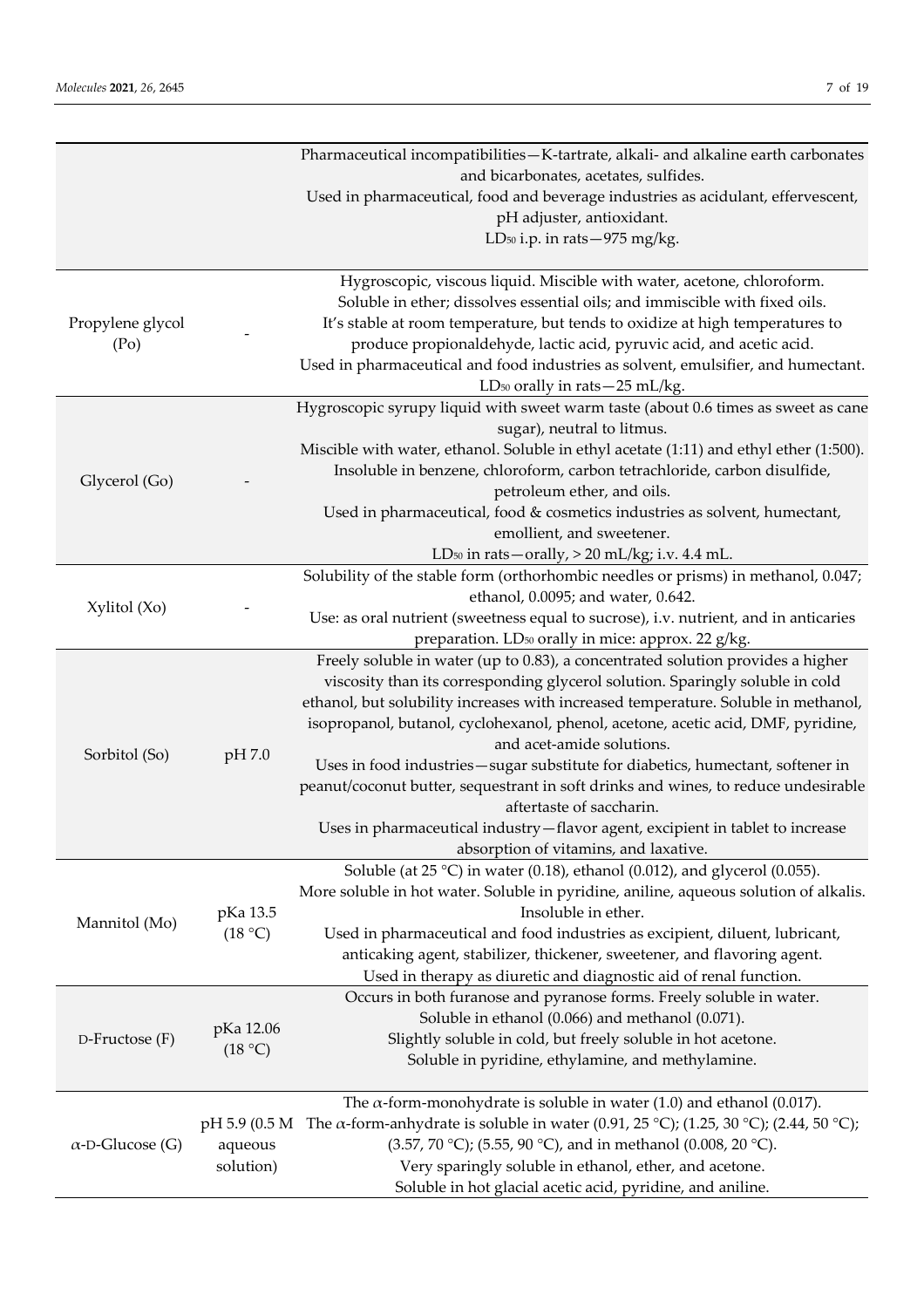#### *2.1. Solubility of the Pharmaceuticals in Choline Chloride- or Betaine-Based NADES*

Choline chloride is one of the most common ingredients for DES. It is used in combination with urea [12], organic acids [34,41,42], sugars [42], ethylene glycol [12], or glycerol [12]. It is difficult to predict/anticipate the formation of a co-crystal or eutectic solvent only based on the knowledge of the molecular components, thus, so far there are no basic rules to predict what compounds can form eutectic mixtures/solvent [43]. With regards to eutectic liquid formation, both functional groups and stereo-chemical fit of the components are important factors that play a role in obtaining ILs and NADES. We observed that choline chloride with alcohols such as the sugars (fructose and sucrose) and sugar alcohols (glycol, propylene glycol, or xylitol), or in combination with an amino acid (e.g., proline), form stable NADES. Only certain molar ratios of two or more components provide the supramolecular assembly resulting in stable NADES. For example, a molar ratio of choline chloride:xylose:water (CCXW) of 5:2:3 failed to mix stoichiometrically, whereas the composition of 2:1:2 (Table 2) successfully formed a stable NADES. Additionally, when betaine·HCl was used instead of betaine, in a combination with a neutral compound (e.g., glucose, sucrose, sorbitol) or an acid (e.g., malic acid), it did not turn into a liquid.

| <b>NADES</b> | <b>Molar Ratio-</b> |                | Pharmaceuticals |                          |     |                |                |         |  |  |  |  |
|--------------|---------------------|----------------|-----------------|--------------------------|-----|----------------|----------------|---------|--|--|--|--|
|              |                     | Ch             | Gri             | Mp                       | Nf  | Ra             | Spi            | Tmp     |  |  |  |  |
| CC:LA        | 1:1                 | $^{++}$        |                 | $^{++}$                  | —   | $^{++}$        |                |         |  |  |  |  |
| CC:MA:W      | 1:1:4               | $++$           |                 | $++$                     | -   | $^{++}$        |                |         |  |  |  |  |
| CC:MeA:W     | 1:1:4               | $^{++}$        | —               | $^{++}$                  | —   | $^{++}$        |                |         |  |  |  |  |
| CC:CA:W      | 1:1:6               | $++$           |                 | $++$                     |     | $++$           |                |         |  |  |  |  |
| CC:Po:W      | 1:1:1               | $^{++}$        |                 | $^{++}$                  |     | $^{++}$        |                |         |  |  |  |  |
| CC:Go:W      | 1:1:1               | $++$           |                 | $+/\mathrm{P}$           |     | $+$            |                |         |  |  |  |  |
| CC:So:W      | 3:1:6               | $^{++}$        | -               | —                        | —   | $+$            |                |         |  |  |  |  |
| CC:G:W       | 5:2:5               | $++$           | -               | -                        |     | $+$            |                |         |  |  |  |  |
| $CC:$ F:W    | 1:1:3               | $^{++}$        | —               | $\overline{\phantom{0}}$ | —   | $^{+}$         |                |         |  |  |  |  |
| CC:S:W       | 4:1:7               | $++$           |                 |                          |     |                |                |         |  |  |  |  |
| CC:Man:W     | 5:2:5               | $^{++}$        | -               |                          |     | $+$            |                |         |  |  |  |  |
| CC:Tre:W     | 4:1:5               | $++$           |                 |                          |     | $+$            |                |         |  |  |  |  |
| CC:X:W       | 2:1:2               | $^{++}$        |                 |                          |     | $^{+}$         |                |         |  |  |  |  |
| CC:MA:Xo:W   | 1:1:1:4             | $++$           | -               | $+/\mathrm{P}$           | -   | $++$           |                |         |  |  |  |  |
| CC:MA:Pro:W  | 1:1:1:4             | $^{++}$        | -               | $+/\mathrm{P}$           | -   | $^{++}$        |                |         |  |  |  |  |
| CC:AA:Pro:W  | 1:1:1:5             | $++$           |                 | $++$                     | $+$ | $++$           | $+/\mathrm{P}$ |         |  |  |  |  |
| Be:S:W       | 2:1:8               | $^{++}$        | -               | $^{++}$                  | -   | $^{++}$        |                |         |  |  |  |  |
| Be:MA:W      | 1:1:7               | $^{++}$        |                 | $++$                     |     | $++$           |                | $^{++}$ |  |  |  |  |
| Be:MA:G:W    | 1:1:1:7             | $^{++}$        |                 | $+/\mathrm{P}$           | —   | $^{++}$        |                |         |  |  |  |  |
| Be:MA:Pro:W  | 1:1:1:7             | $++$           |                 | $++$                     |     | $++$           |                | $++$    |  |  |  |  |
| Be:AA:Pro:W  | 1:1:1:5             | $+/\mathrm{P}$ |                 | $+/\mathrm{P}$           |     | $+/\mathrm{P}$ |                |         |  |  |  |  |

**Table 2.** Solubility of pharmaceuticals in the choline chloride- or betaine-based NADES.

The concentration of the tested pharmaceuticals was 5 mg/mL at 25 °C. The solubility was measured by visual inspection. ++: clear solution within 30 min by vortexing and 25 min ultrasonication, +: clear solution in 24 h with vortexing, ultrasonication, and magnetic stirring, +/P: soluble within 30 min and precipitated within 24 h, (−): no solubility. CC: choline-chloride, Be: betaine, AA: acetic acid, LA: lactic acid, MeA: maleic acid, MA: DL-malic acid, CA: citric acid monohydrate, Go: glycerol, Po: propylene glycol, Xo: xylitol, So: D-sorbitol, X: D-xylose, G: D-glucose monohydrate, F: D-fructose, Man: D-mannose, Gal: D-galactose, S: sucrose, Tre: D-trehalose dihydrate, Pro: L-proline, W: water, Ch: chloral hydrate, Gri: griseofulvin, Nf: nitrofurantoin, Ra: ranitidine·HCl, Spi: spironolacton, Tmp: trimethoprim, and Mp: methylphenidate.

The solubility data in choline-chloride- and betaine-based NADES are shown in Table 2. Of the tested medicines, chloral hydrate and ranitidine·HCl showed higher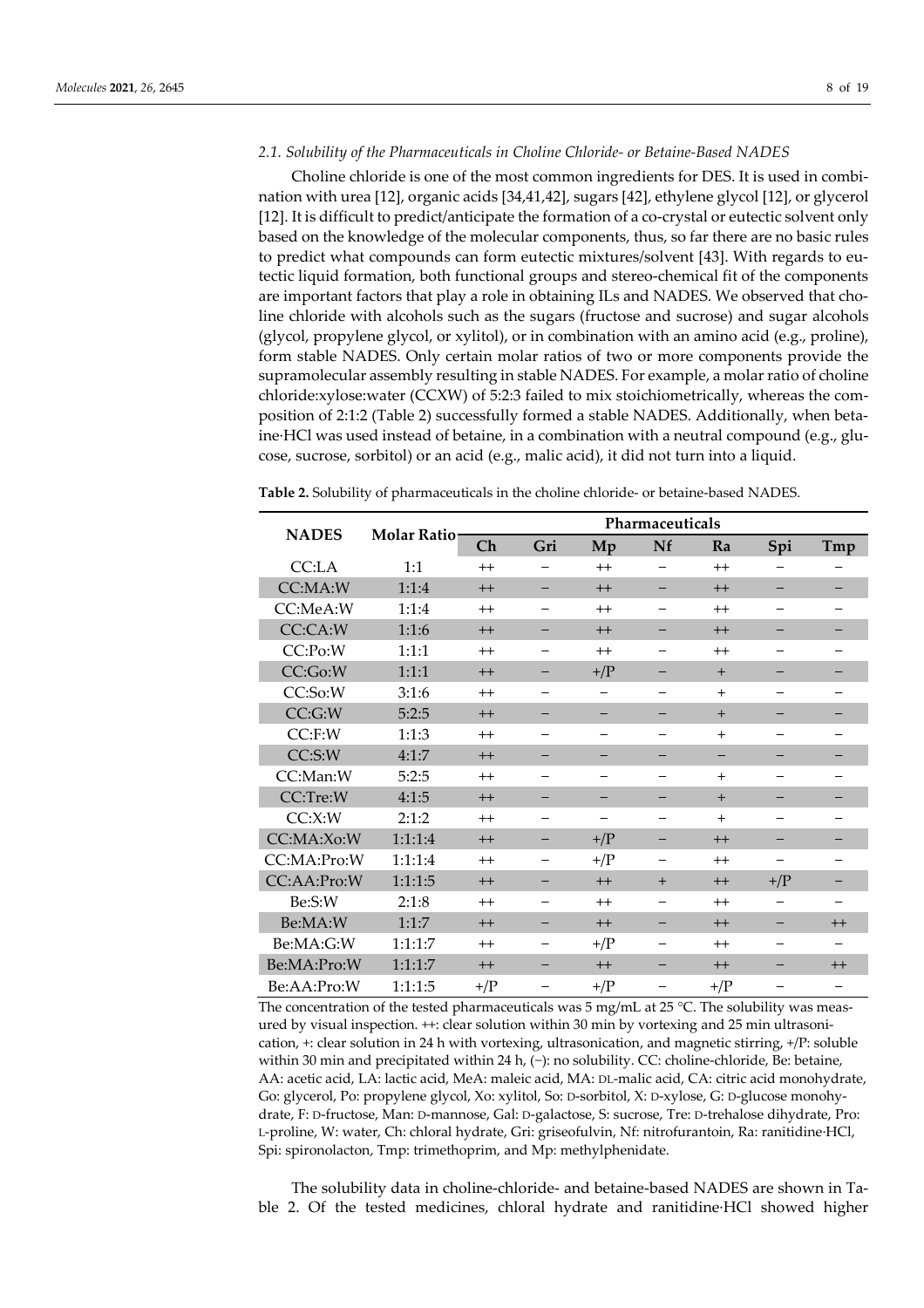solubility than the other compounds in all tested NADES (Tables 2–4). It might be that both compounds have more or stronger hydrogen donor and acceptor groups that can easily interact with those in the NADES, if compared with the other pharmaceuticals tested.

Methylphenidate dissolves well in some choline-chloride-based ionic liquids with citric acid, maleic acid, malic acid, or lactic acid as the anion, which is related to the fact that methylphenidate can form a salt with any anion. However, if an amino acid (proline) was added into an ionic liquid of, e.g., choline-chloride–malic-acid at a certain ratio, apparently, the solubility of methylphenidate decreased, but this was not the case if the basic component betaine was added. It was the other way around if acetic acid was used instead of malic acid, Table 2.

A change in the NADES e.g., by addition of another "new" component or changing the components ratio, changes the molecular organization and thus possibly also the solubility of the drug. The supramolecular assembly and thus the solubility of compounds in a deep eutectic solvent is dependent on a balanced network of hydrogen bonds involving the solute molecules and the NADES molecules. Methylphenidate did not dissolve in most basic–neutral combinations, except for choline-chloride–propylene-glycol and betaine–sucrose. Trimethoprim, with two amino-groups, dissolves only in betaine-based ionic liquids, such as the mixtures of betaine–malic-acid–water (BeMAW) and betaine–malicacid–proline–water (BeMAProW). However, it did not dissolve when malic acid was replaced by acetic acid (BeAAProW) or when proline was changed with glucose (in BeMAGW). From all NADES tested, nitrofurantoin could only be dissolved in cholinechloride–acetic-acid–proline–water (CCAAProW). There was no clear transparent solution formed by either griseofulvin or spironolactone (both are neutral compounds) with any basic NADES tested.

# *2.2. Solubility of the Pharmaceuticals in the NADES Based Organic Acid and Base*

Table 3 shows the solubility of the test compounds in twenty-one other NADES, representing combinations of an organic acid with a sugar, an alcohol, or an amino acid. We observed that citric acid or maleic acid if combined with mannitol and water in a molar ratio of 1:1:7, failed to form NADES. However, if it was combined with sorbitol and water in a molar ratio of 1:1:7 (see Table 3), a transparent stable liquid was successfully formed. Mannitol and sorbitol are isomers, the difference is only in the stereochemistry of a hydroxyl group (Figure 1). Chloral hydrate is soluble in almost all acid-based NADES, except the mixture of citric-acid–proline–water (CAProW). The latter, interestingly, changed the transparent crystals of chloral hydrate to white insoluble crystals. Ranitidine·HCl was soluble in all acid-based NADES tested, except for the combination of acetic-acid–fructose-water (AAFW); it recrystallized after some hours of solubilization. Methylphenidate and trimethoprim tend to follow a similar trend. However, methylphenidate crystalized a few days after solubilization in the mixtures of malic-acid–glucose–water (MAGW) and citric-acid–proline–water (CAProW). Trimethoprim was also recrystallized in malic-acid– glucose-water (MAGW) and was not soluble at all in a combination of lactic-acid–betaalanine–water (LABAW).

| <b>NADES</b> | Molar   | Pharmaceuticals |     |                        |    |         |               |         |  |  |  |  |
|--------------|---------|-----------------|-----|------------------------|----|---------|---------------|---------|--|--|--|--|
|              | Ratio   | Ch              | Gri | $\mathbf{M}\mathbf{p}$ | Nf | Ra      | Spi           | Tmp     |  |  |  |  |
| $CA:$ F:W    | 1:1:5   | $^{++}$         |     | $^{++}$                |    | $^{++}$ |               | $^{++}$ |  |  |  |  |
| CA: S: W     | 1:1:6   | $++$            |     | $+$                    |    | $+$     |               | $+$     |  |  |  |  |
| CA:Go:W      | 1:1:2   | $^{++}$         |     | $^{+}$                 |    | $^{++}$ |               | $^{+}$  |  |  |  |  |
| CA:So:W      | 1:1:7   | $^{++}$         |     | $++$                   |    | $++$    |               | $+$     |  |  |  |  |
| CA:Xo:W      | 1:1:5   | $^{++}$         |     | $^{++}$                |    | $^{++}$ |               | $^{++}$ |  |  |  |  |
| CA:Po:W      | 1:1:3.7 | $++$            |     | $^{++}$                |    | $^{++}$ | $+$ / $\rm P$ |         |  |  |  |  |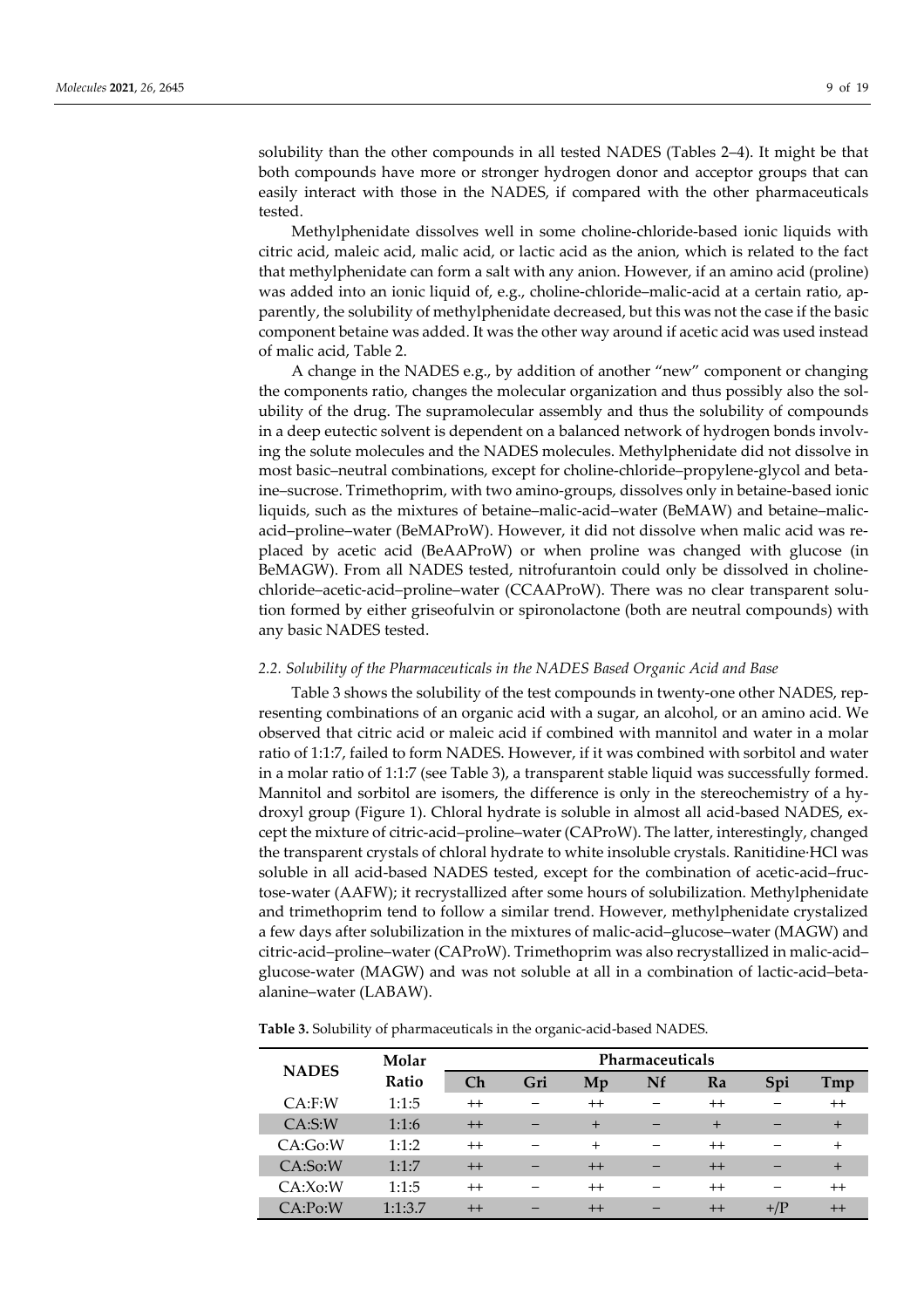| CA:Pro:W    | 1:1:5   | -       |                | $+/\mathrm{P}$ | $^{++}$        |         | $^{++}$        |
|-------------|---------|---------|----------------|----------------|----------------|---------|----------------|
| $MA:$ F:W   | 1:1:7   | $^{++}$ |                | $++$           | $^{++}$        |         | $^{++}$        |
| MA:G:W      | 1:1:7   | $^{++}$ |                | $+/\mathrm{P}$ | $^{++}$        |         | $+$ / $\Gamma$ |
| MA: F: G: W | 1:1:1:7 | $^{++}$ |                | $++$           | $^{++}$        |         | $++$           |
| MA: S: W    | 1:1:7   | $^{++}$ |                | $^{+}$         | $^{++}$        |         | $+$            |
| MA:Xo:W     | 1:1:4   | $++$    |                | $++$           | $^{++}$        |         | $++$           |
| MA:Po:W     | 1:1:3   | $^{++}$ |                | $^{++}$        | $^{++}$        | $^{++}$ | $^{++}$        |
| MA:BA:W     | 1:1:3   | $++$    |                | $+$            | $^{++}$        |         | $++$           |
| MA:Pro:W    | 1:1:3.5 | $^{++}$ |                | $^{+}$         | $^{++}$        | $^{++}$ | $^{++}$        |
| $LA:$ F     | 5:1     | $++$    |                | $++$           | $^{++}$        | $^{++}$ | $+$            |
| LA:Po       | 1:1     | $^{++}$ |                | $^{++}$        | $^{++}$        | $^{++}$ | $^{++}$        |
| LA:BA:W     | 2:1:1   | $++$    |                | $++$           | $^{++}$        | -       |                |
| $AA:$ F:W   | 5:2:5   | $^{++}$ | $+$ / $\Gamma$ | $^{++}$        | $+$ / $\Gamma$ | $^{++}$ | $^{++}$        |
| AA:Po       | 1:1     | $++$    | $+$            | $++$           | $^{++}$        | $^{++}$ | $++$           |
| AA:BA       | 5:1     | $^{++}$ | $+$            | $^{++}$        | $^{++}$        | $^{++}$ | $^{++}$        |

The concentration of the tested pharmaceuticals was 5 mg/mL at 25 °C. The solubility was measured by visual inspection. ++: clear solution within 30 min by vortexing and 25 min ultrasonication, +: clear solution in 24 h with vortexing, ultrasonication, and magnetic stirring, +/P: soluble within 30 min and precipitated within 24 h, (−): no solubility. AA: Acetic acid; BA: beta-Alanine, CA: citric acid monohydrate, MA: malic acid, LA: L-lactic acid, F: D-fructose, G: D-glucose monohydrate, S: sucrose, Go: glycerol, So: D-sorbitol, Xo: xylitol, Po: propylene glycol, Pro: L-proline, W: water, Ch: chloral hydrate, Gri: griseofulvin, Nf: nitrofurantoin, Ra: ranitidine·HCl, Spi: spironolacton, Tmp: trimethoprim, and Mp: methylphenidate.

Methylphenidate and trimethoprim dissolved slowly in some NADES, such as malicacid–sucrose–water (MASW) and some citric-acid-based NADES (CASW, CAGoW, and CASoW). The viscosities of such NADES are relatively high if compared with the other NADES, which might cause a much longer dissolution time for the compounds. Interestingly, spironolacton was soluble only in some acid-based NADES such as LAF, LAPo, AAPo, AABA (without water), and also in some acid-based NADES containing water (MAPoW, MAProW, and AAFW). Apparently acetic acid and proline are important components in the NADES to dissolve this compound, which lacks a hydrogen bond donor. Griseofulvine also lacks an HBD function and requires acetic acid for solubilization (AAPo and AABA). None of the NADES of this class dissolved nitrofurantoin (Table 3).

The results in Tables 2 and 3 show that both trimethoprim and methylphenidate tend to dissolve in acidic NADES, which could be due to the presence of amine groups in these molecules (Figure 2). Trimethoprim has a pKa of 6.6, and a salt/cocrystal of methylphenidate with HCl has a pKa of 8.9 [39]; see Table 1. Ranitidine·HCl has some amine functions and is water soluble as salt, however, the water solubility rate depends on the crystal structure (polymorphism). This drug dissolves in all NADES tested. However, nitrofurantoin (with an  $NO<sub>2</sub>$  group and some amide-functions, pKa of 7.2) [39] is not dissolved in any of the acidic NADES tested, but is only dissolved in CCAAProW (Table 2). At least the polarity of a NADES alone cannot predict the solubility of a compound [2,4,5].

#### *2.3. Solubility and Stability of the Pharmaceuticals in Sugar-Based NADES*

Table 4 presents the solubilities data of the pharmaceuticals in some sugar-based NADES. The sugar-based NADES dissolved only chloral hydrate, methylphenidate, and ranitidine·HCl. Methylphenidate crystallized in glucose–fructose–water (GFW) a few days after solubilization. Griseofulvin, nitrofurantoin, spironolactone, and trimethoprim, are not soluble in any tested sugar-based NADES. The capability of three different groups of NADES to dissolve the pharmaceuticals is shown in a Venn diagram (Figure 3).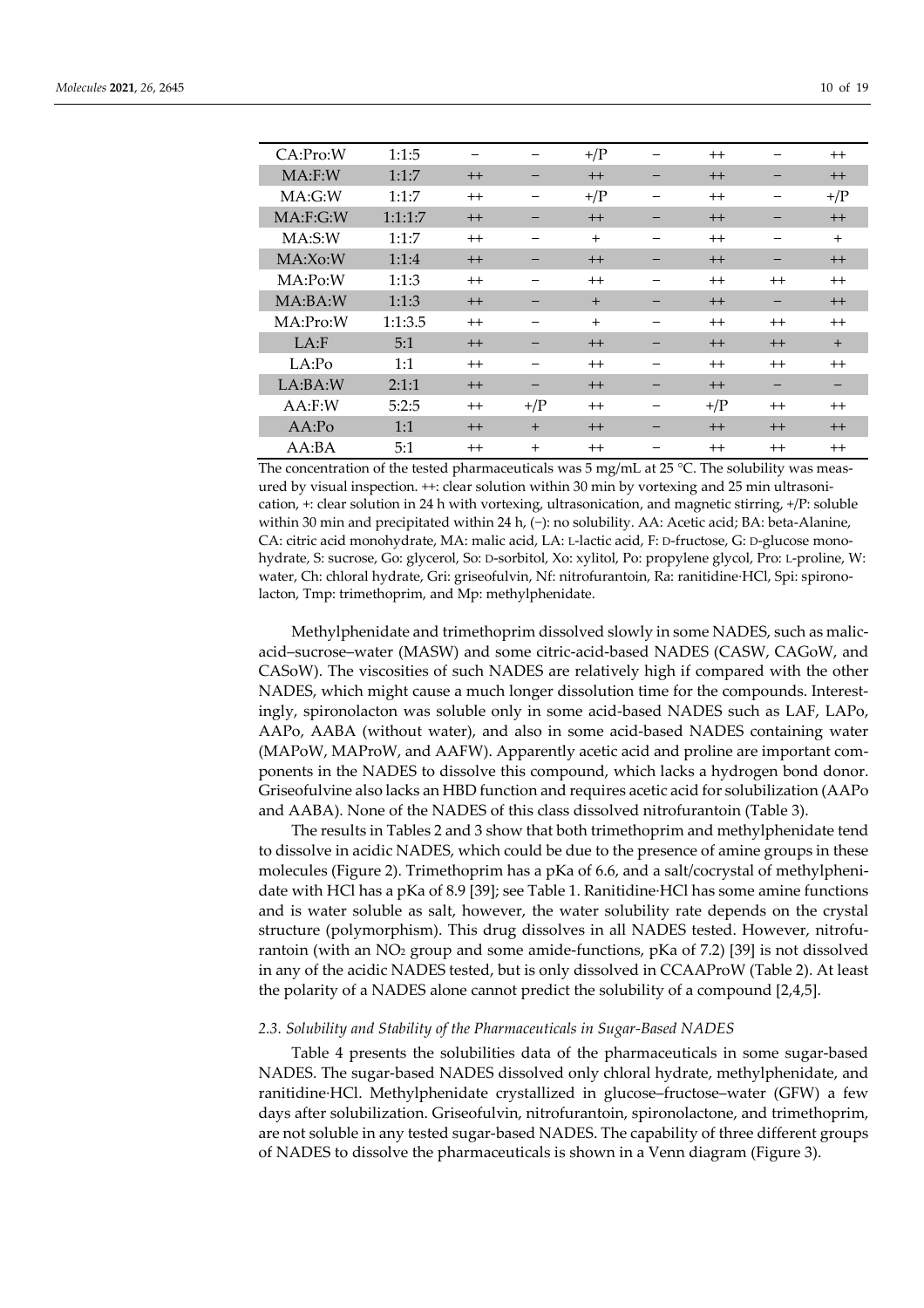| <b>NADES</b> | Molar            | Pharmaceuticals  |     |                 |    |                  |     |     |  |  |  |  |
|--------------|------------------|------------------|-----|-----------------|----|------------------|-----|-----|--|--|--|--|
|              | Ratio            | Ch               | Gri | Mp              | Nf | Ra               | Spi | Tmp |  |  |  |  |
| $G:$ F:W     | 1:1:10           | $^{++}$          |     | $+$ / $\rm P$   |    | $^{++}$          |     |     |  |  |  |  |
| $S:$ F:W     | 1:1:10           | $^{\mathrm{++}}$ | –   | $^{\mathrm{+}}$ |    | $^{\rm ++}$      |     |     |  |  |  |  |
| S: F: G: W   | $1 - 1 - 1 - 11$ |                  |     |                 |    | $^{\mathrm{++}}$ |     |     |  |  |  |  |

**Table 4.** Solubility of pharmaceuticals in the sugar-based NADES.

The concentration of the tested pharmaceuticals was  $5 \text{ mg/mL}$  at  $25 \text{ °C}$ . The solubility was measured by visual inspection. ++: clear solution within 30 min by 30 min ultrasonication, +: clear solution in 48 h with ultrasonication, +/P: soluble within 30 min and precipitated within 24 h, (−): no solubility. F: D-fructose, G: D-glucose monohydrate, S: sucrose, W: water, Ch: chloral hydrate, Gri: griseofulvin, Nf: nitrofurantoin, Ra: ranitidine·HCl, Spi: spironolacton, Tmp: trimethoprim, and Mp: methylphenidate.



**Figure 3.** A Venn diagram showing the ability of three different groups of NADES to dissolve the pharmaceuticals (5 mg/mL). **A**—choline-chloride- or betaine-based NADES (Table 2), **B**—organicacid-based NADES (Table 3), **C**—sugars based NADES (Table 4). Ch: chloral hydrate, Gri: griseofulvin, Nf: nitrofurantoin, Ra: ranitidine·HCl, Spi: spironolacton, Tmp: trimethoprim, and Mp: methylphenidate. A number or summed numbers in a bracket show the number of NADES of groups A + B + C, which dissolved the pharmaceutical*.*

# *2.4. Solubility and Stability of the Pharmaceuticals in Selected NADES, Lactic Acid, Acetic Acid, and Propylene Glycol in a Range of Concentrations*

The solubility and stability (at  $4^{\circ}$ C) of the test drugs was studied in a range of concentrations in some selected NADES (Table 5). Two sugar-based NADES and some other NADES that previously showed to be able to dissolve most of the tested drugs, were chosen for this experiment. Not all drugs were tested on each of the NADES in this experiment because some of the drugs were previously found to not be soluble at all, or some dissolved easily in many NADES (like chloral hydrate and ranitidine·HCl). The experiment focussed more on the poorly soluble drugs, such as methylphenidate, trimethoprim, griseofulvin, spironolactone, and nitrofurantoin. Vortexing, ultrasonication, and magnetic stirring were applied to dissolve the target compounds in the NADES. This took some minutes for lower concentrations (10–50 mg/mL) to several hours until a couple of days for higher concentrations (100–250 mg/mL), particularly in case of viscous NADES such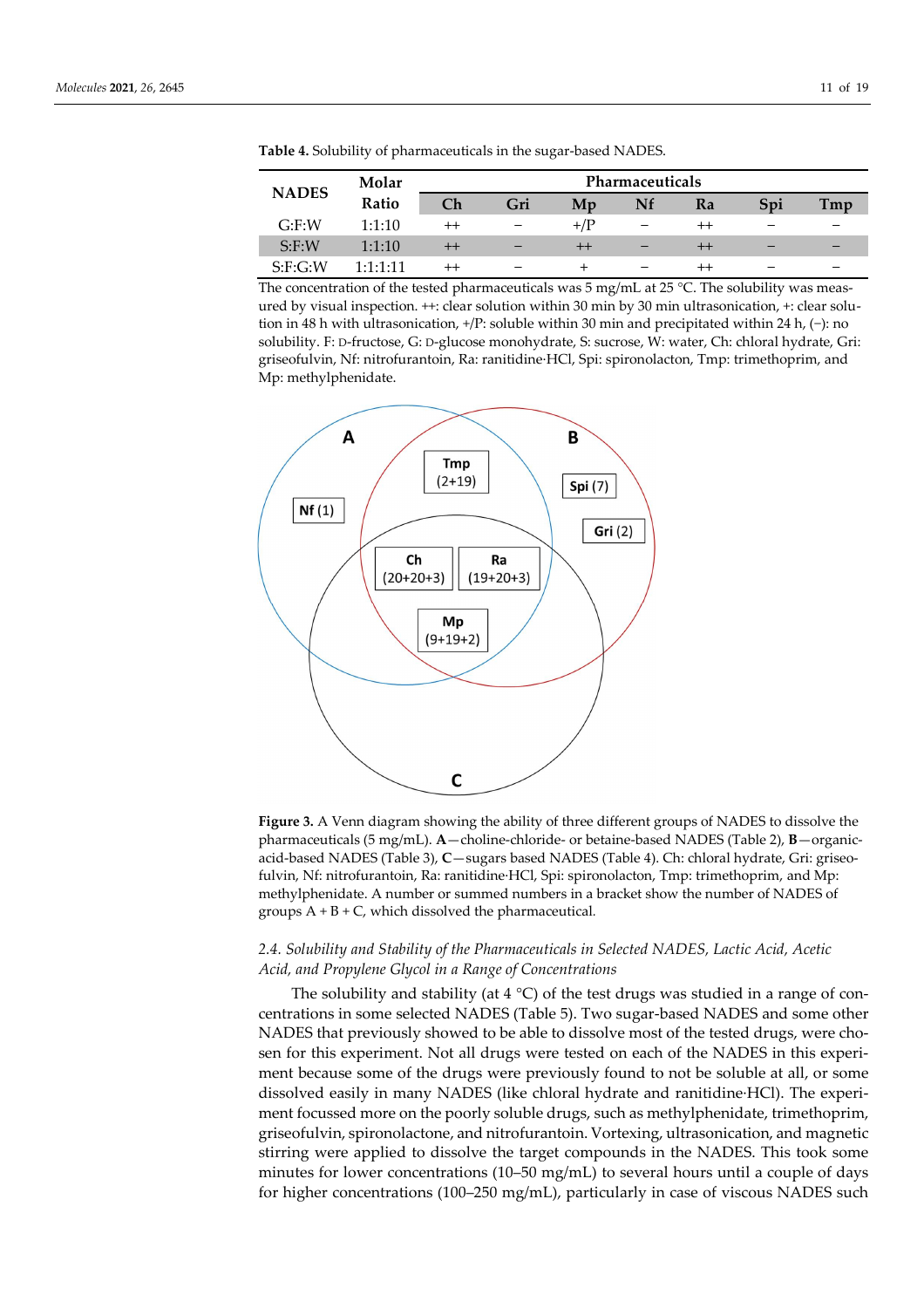as citric-acid–sucrose–water (CASW) and the sugar-based NADES. The results are shown in Table 5.

Chloral hydrate provided a transparent solution in the lactic-acid-based (zero-water containing) NADES such as LAF and LAPo, malic-acid-based- (MAFW and MAPoW), citric-acid-based- (CAPoW), and a sugar-based NADES (SFW), up to 250 mg/mL, which was the highest concentration tested. However, in CCAAProW, the maximum solubility was between 150 and 200 mg/mL.

**Table 5.** Solubility and stability of the pharmaceuticals in a range of concentrations (10–250 mg/mL) in the selected NADES.

| <b>NADES</b> | <b>Molar Ratio</b><br>of NADES % Wt. of Drug |                           |              |                                  |                          |                                  |                                  | Observation of Solubility of Drug (mg/mL)<br>in NADES |                                  |                                  |                                  |                                  | Molar<br>Ratio of                       |
|--------------|----------------------------------------------|---------------------------|--------------|----------------------------------|--------------------------|----------------------------------|----------------------------------|-------------------------------------------------------|----------------------------------|----------------------------------|----------------------------------|----------------------------------|-----------------------------------------|
|              | Compo-<br>nents                              |                           | Water Tested | 10                               | 20                       | 30                               | 50                               | 70                                                    | 100                              | 150                              | 200                              | 250                              | <b>NADES</b><br>and Drug <sup>(a)</sup> |
|              |                                              |                           | Ch           | $\qquad \qquad +$                | $\ddot{}$                | $\ddot{}$                        | $^{+}$                           | $\ddot{}$                                             | $+$                              | $\begin{array}{c} + \end{array}$ | $+/\mathrm{P}$                   | $+/\mathrm{P}$                   | 3:3:3:15:1                              |
|              |                                              |                           | Ra           | $\! + \!$                        | $^{+}$                   | $\qquad \qquad +$                | $\qquad \qquad +$                | $^{+}$                                                | $\qquad \qquad +$                | $\qquad \qquad +$                | $\boldsymbol{+}$                 | $\qquad \qquad +$                | 4:4:4:20:1                              |
| CC:AA:Pro:W  | 1:1:1:5                                      | 22                        | Mp           | $^{+}$                           | $\qquad \qquad -$        | np                               | np                               | np                                                    | np                               | np                               | np                               | np                               | np                                      |
|              |                                              |                           | Nf           | $\rm +P$                         | $\overline{\phantom{a}}$ | np                               | np                               | np                                                    | np                               | np                               | np                               | np                               | np                                      |
| $CA:$ F:W    | 1:1:5                                        | 19                        | Mp           | $\qquad \qquad +$                | $\qquad \qquad +$        | $\begin{array}{c} + \end{array}$ | $\boldsymbol{+}$                 | $\qquad \qquad +$                                     | $+$                              | $\qquad \qquad -$                | np                               | np                               | 6:6:38:1                                |
|              |                                              |                           | Tmp          | $\begin{array}{c} + \end{array}$ | $\qquad \qquad +$        | $\qquad \qquad +$                | $^+$                             | $\qquad \qquad +$                                     | $\overline{\phantom{a}}$         | np                               | np                               | np                               | 11:11:68:1                              |
| CA: S: W     | 1:1:6                                        | 16                        | Mp           | $^{+}$                           | $\qquad \qquad -$        | np                               | np                               | np                                                    | np                               | np                               | np                               | np                               | np                                      |
|              |                                              |                           | Tmp          | $\begin{array}{c} + \end{array}$ | $\qquad \qquad +$        | $\overline{\phantom{a}}$         | np                               | np                                                    | np                               | np                               | np                               | np                               | np                                      |
|              |                                              |                           | Ch           | $\ddot{}$                        | $+$                      | $\boldsymbol{+}$                 | $\begin{array}{c} + \end{array}$ | $\ddot{}$                                             | $+$                              | $\begin{array}{c} + \end{array}$ | $\begin{array}{c} + \end{array}$ | $+$                              | 5:5:20:2                                |
|              |                                              |                           | Ra           | $\! + \!$                        | $\qquad \qquad +$        | $\qquad \qquad +$                | $\qquad \qquad +$                | $\begin{array}{c} + \end{array}$                      | $\begin{array}{c} + \end{array}$ | $\qquad \qquad +$                | $\qquad \qquad +$                | $\qquad \qquad +$                | 5:5:21:1                                |
| CA:Po:W      | 1:1:4                                        | 21                        | Mp           | $\ddot{}$                        | $^{+}$                   | $\qquad \qquad +$                | $\begin{array}{c} + \end{array}$ | $\qquad \qquad +$                                     | $+$                              | $\begin{array}{c} + \end{array}$ | $+$                              | $\ddot{}$                        | 7:7:28:2                                |
|              |                                              |                           | Tmp          | $\begin{array}{c} + \end{array}$ | $\boldsymbol{+}$         | $\qquad \qquad +$                | $\qquad \qquad +$                | $^{+}$                                                | $\qquad \qquad +$                | $\qquad \qquad +$                | $\qquad \qquad +$                | $+$                              | 4:4:17.5:1                              |
|              |                                              |                           | Spi          | $\overline{\phantom{0}}$         | $\qquad \qquad -$        | np                               | np                               | np                                                    | np                               | np                               | np                               | np                               | np                                      |
| $MA:$ $F:W$  |                                              |                           | Ch           | $\begin{array}{c} + \end{array}$ | $\qquad \qquad +$        | $\qquad \qquad +$                | $\qquad \qquad +$                | $\begin{array}{c} + \end{array}$                      | $\boldsymbol{+}$                 | $^{\mathrm{+}}$                  | $\boldsymbol{+}$                 | $\begin{array}{c} + \end{array}$ | 2:2:14:1                                |
|              | 1:1:7                                        | 28                        | Ra           | $\begin{array}{c} + \end{array}$ | $\ddot{}$                | $^{+}$                           | $\begin{array}{c} + \end{array}$ | $^{+}$                                                | $\qquad \qquad +$                | $\begin{array}{c} + \end{array}$ | $\begin{array}{c} + \end{array}$ | $\begin{array}{c} + \end{array}$ | 4:4:29:1                                |
|              |                                              |                           | Mp           | $\! + \!$                        | $^{+}$                   | $\begin{array}{c} + \end{array}$ | $\begin{array}{c} + \end{array}$ | $^{+}$                                                | $\qquad \qquad +$                | $+/\mathrm{P}$                   | np                               | np                               | 7:7:52:1                                |
|              |                                              |                           | Tmp          | $\begin{array}{c} + \end{array}$ | $\ddot{}$                | $\qquad \qquad +$                | $\begin{array}{c} + \end{array}$ | $^{+}$                                                | $+/\mathrm{P}$                   | np                               | np                               | np                               | 13:13:93:1                              |
|              |                                              |                           | Ch           | $\! + \!$                        | $\boldsymbol{+}$         | $\qquad \qquad +$                | $\qquad \qquad +$                | $\qquad \qquad +$                                     | $\boldsymbol{+}$                 | $^+$                             | $\begin{array}{c} + \end{array}$ | $\begin{array}{c} + \end{array}$ | 3:3:9:1                                 |
|              |                                              |                           | Ra           | $\ddot{}$                        | $\ddot{}$                | $\boldsymbol{+}$                 | $\begin{array}{c} + \end{array}$ | $\begin{array}{c} + \end{array}$                      | $\qquad \qquad +$                | $\begin{array}{c} + \end{array}$ | $\begin{array}{c} + \end{array}$ | $\begin{array}{c} + \end{array}$ | 6:6:19:1                                |
| MA:Po:W      | 1:1:3                                        | 20                        | Mp           | $\! + \!$                        | $\qquad \qquad +$        | $\qquad \qquad +$                | $\qquad \qquad +$                | $\qquad \qquad +$                                     | $\boldsymbol{+}$                 | $^+$                             | $\boldsymbol{+}$                 | $\begin{array}{c} + \end{array}$ | 4:4:13:1                                |
|              |                                              |                           | Tmp          | $^{+}$                           | $+$                      | $\qquad \qquad +$                | $\ddot{}$                        | $\qquad \qquad +$                                     | $^{+}$                           | $^{+}$                           | $^{+}$                           | $^{+}$                           | 5:5:16:1                                |
|              |                                              |                           | Spi          | $\! + \!$                        | $\qquad \qquad +$        | $\qquad \qquad -$                | np                               | np                                                    | np                               | np                               | np                               | np                               | np                                      |
|              |                                              |                           | Ch           | $^{+}$                           | $\boldsymbol{+}$         | $\boldsymbol{+}$                 | $\boldsymbol{+}$                 | $\qquad \qquad +$                                     | $\boldsymbol{+}$                 | $\begin{array}{c} + \end{array}$ | $\qquad \qquad +$                | $\begin{array}{c} + \end{array}$ | 6:1:1                                   |
|              |                                              |                           | Ra           | $\qquad \qquad +$                | $\qquad \qquad +$        | $\begin{array}{c} + \end{array}$ | $^+$                             | $^{+}$                                                | $\boldsymbol{+}$                 | $^{+}$                           | $\qquad \qquad +$                | $\begin{array}{c} + \end{array}$ | 13:3:1                                  |
| LA:F         | 5:1                                          | $\boldsymbol{0}$          | Mp           | $^{+}$                           | $\qquad \qquad +$        | $\qquad \qquad +$                | $\begin{array}{c} + \end{array}$ | $\qquad \qquad +$                                     | $+$                              | $\begin{array}{c} + \end{array}$ | $\qquad \qquad +$                | $\qquad \qquad +$                | 9:2:1                                   |
|              |                                              |                           | Tmp          | $\begin{array}{c} + \end{array}$ | $\overline{\phantom{a}}$ | np                               | np                               | np                                                    | np                               | np                               | np                               | np                               | np                                      |
|              |                                              |                           | Spi          | $^{+}$                           | $\overline{\phantom{m}}$ | np                               | np                               | np                                                    | np                               | np                               | np                               | np                               | np                                      |
|              |                                              |                           | Ch           | $\! + \!$                        | $\boldsymbol{+}$         | $\qquad \qquad +$                | $\begin{array}{c} + \end{array}$ | $^{+}$                                                | $\begin{array}{c} + \end{array}$ | $\qquad \qquad +$                | $\qquad \qquad +$                | $+$                              | 9:9:2                                   |
|              |                                              |                           | Ra           | $^{+}$                           | $\qquad \qquad +$        | $\ddot{}$                        | $\begin{array}{c} + \end{array}$ | $\begin{array}{c} + \end{array}$                      | $\boldsymbol{+}$                 | $\begin{array}{c} + \end{array}$ | $\begin{array}{c} + \end{array}$ | $^{+}$                           | 10:10:1                                 |
| LA:Po        | 1:1                                          | $\mathbf{0}$              | Mp           | $\! + \!$                        | $^{+}$                   | $\qquad \qquad +$                | $\qquad \qquad +$                | $\qquad \qquad +$                                     | $\qquad \qquad +$                | $\qquad \qquad +$                | $\qquad \qquad +$                | $\qquad \qquad -$                | 8:8:1                                   |
|              |                                              |                           | Tmp          | $^{+}$                           | $\qquad \qquad +$        | $\ddot{}$                        | $\begin{array}{c} + \end{array}$ | $^{+}$                                                | $\qquad \qquad +$                | $\qquad \qquad -$                | np                               | np                               | 19:19:1                                 |
|              |                                              |                           | Spi          | $^{+}$                           | $^{+}$                   | $^{+}$                           | $^{+}$                           | $\qquad \qquad -$                                     | np                               | np                               | np                               | np                               | 56:56:1                                 |
|              |                                              |                           | Mp           | $\begin{array}{c} + \end{array}$ | $^{+}$                   | $^{+}$                           | $\qquad \qquad +$                | $\begin{array}{c} + \end{array}$                      | $^{+}$                           | $+/\! {\rm P}$                   | np                               | np                               | 19:8:19:1                               |
| AA:F:W       | 5:2:5                                        | 27                        | Tmp          | $\qquad \qquad +$                | $^{\mathrm{+}}$          | $\begin{array}{c} + \end{array}$ | $\qquad \qquad +$                | $\qquad \qquad +$                                     | $\qquad \qquad +$                | $+/\mathrm{P}$                   | np                               | np                               | 24:10:24:1                              |
|              |                                              |                           | Spi          | $^{+}$                           | $\qquad \qquad +$        | $^{+}$                           | $\qquad \qquad +$                | $^{+}$                                                | $^{+}$                           | $+$                              | $+/\mathrm{P}$                   | np                               | 23:9:23:1                               |
|              |                                              |                           | Mp           | $\qquad \qquad +$                | $\qquad \qquad +$        | $\qquad \qquad +$                | $\qquad \qquad +$                | $\boldsymbol{+}$                                      | $\qquad \qquad +$                | $+/\mathrm{P}$                   | np                               | np                               | 17:17:1                                 |
|              |                                              |                           | Tmp          | $+$                              | $\qquad \qquad +$        | $\qquad \qquad +$                | $\boldsymbol{+}$                 | $+/\mathrm{P}$                                        | np                               | np                               | np                               | np                               | 42:42:1                                 |
| AA:Po        |                                              | $\boldsymbol{0}$<br>$1:1$ | Spi          | $\boldsymbol{+}$                 | $\qquad \qquad +$        | $\qquad \qquad +$                | $\qquad \qquad +$                | $^{\mathrm{+}}$                                       | $\boldsymbol{+}$                 | $^{+}$                           | $+/\mathrm{P}$                   | $+/\mathrm{P}$                   | 20:20:1                                 |
|              |                                              |                           | Gri          | $+/\mathrm{P}$                   | $\overline{\phantom{a}}$ | np                               | np                               | np                                                    | np                               | np                               | np                               | np                               | np                                      |
| AA:BA        | 5:1                                          | $\boldsymbol{0}$          | Mp           | $\boldsymbol{+}$                 | $^+$                     | $+$                              | $^+$                             | $\qquad \qquad +$                                     | $\boldsymbol{+}$                 | $\qquad \qquad +$                | $+$                              | $+/\mathrm{P}$                   | 17:3:1                                  |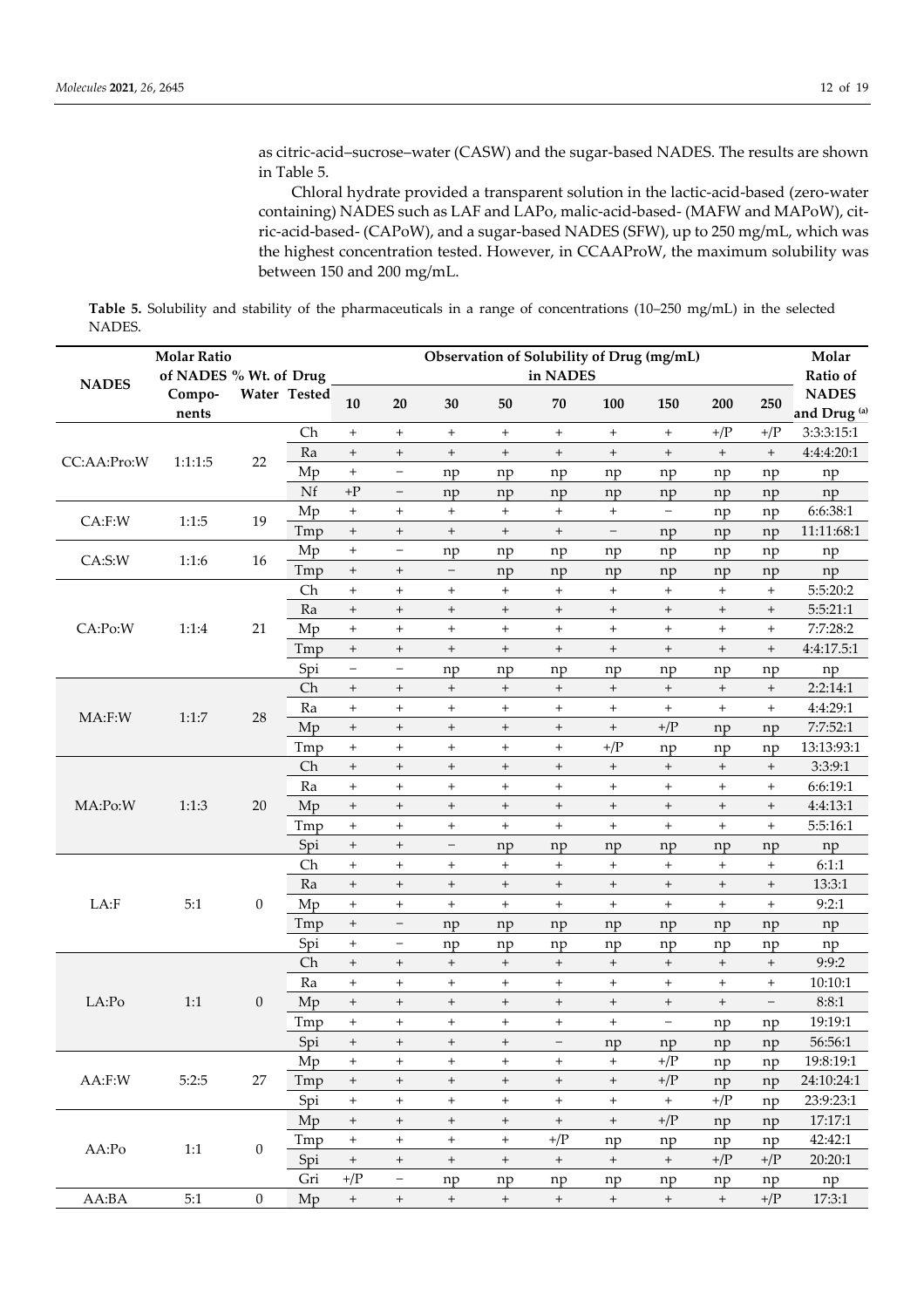|          |          |    | Tmp | ÷                        | $^{+}$                   | $^{+}$         | $\overline{+}$ | $+/\mathrm{P}$ | np     | np     | np     | np        | 85:17:1    |
|----------|----------|----|-----|--------------------------|--------------------------|----------------|----------------|----------------|--------|--------|--------|-----------|------------|
|          |          |    | Spi |                          | $\div$                   | $^{+}$         |                | $\pm$          | $\pm$  |        |        | $\pm$     | 24:5:1     |
|          |          |    | Gri |                          | $\overline{\phantom{m}}$ | np             | np             | np             | np     | np     | np     | np        | np         |
|          |          |    | Ch  | $\pm$                    | $\div$                   | $\overline{+}$ |                | $\pm$          |        | ÷      |        | $\ddot{}$ | 4:4:40:3   |
| $S:$ F:W | 1:1:10   | 25 | Ra  | $^{+}$                   | $^{+}$                   | $^{+}$         | $\overline{+}$ | $^{+}$         | $\div$ | $^{+}$ | $\div$ | $\ddot{}$ | 3:3:28:1   |
|          |          |    | Mp  | $^{+}$                   | $^{+}$                   | -              | np             | np             | np     | np     | np     | np        | np         |
| S:F:G:W  |          | 22 | Ra  | $^{+}$                   | $\pm$                    | $^{+}$         | $\div$         | $\ddot{}$      |        | +      |        | np        | 4:4:4:44:1 |
|          | 1:1:1:11 |    | Tmp | $\overline{\phantom{m}}$ | Np                       | np             | np             | np             | np     | np     | np     | np        | np         |

+: clear solution for four months at room temperature or 4 °C, +/P: soluble but precipitated after 24 h, (−): not soluble, np: not performed. <sup>(a)</sup> Molar ratio of NADES components and test-drug at the highest drug's concentration observed (component 1: component 2: component 3: water: drug). AA: acetic acid, BA: beta-Alanine, CC: choline-chloride, CA: citric acid monohydrate, MA: malic acid, LA: L-lactic acid, F: D-fructose, G: D-glucose monohydrate, S: sucrose, Po: propylene glycol, Pro: L-proline, W: water, Ch: chloral hydrate, Gri: griseofulvin, Mp: methylphenidate, Nf: nitrofurantoin, Ra: ranitidine·HCl, Spi: spironolacton, and Tmp: trimethoprim.

> Ranitidine·HCl was also soluble in the acid-based NADES and CCAAProW, up to 250 mg/mL, but it had a lower solubility in a sugar-based NADES of sucrose–glucose– fructose–water (SGFW), with a saturation concentration in the range of 150–200 mg/mL. The high concentration of ranitidine in the NADES gave it a brownish color.

> Combining acid with propylene glycol seemed to improve the solubility of most drugs tested. Propylene glycol is a common excipient used in drug formulations. In drug delivery technology, polymers of lactic acid [poly (D,L-lactic acid)] and glycolide [poly(lactide-co-glycolide)] are used as carriers for both water-soluble and -insoluble drugs (microencapsulation/nanospheres/nanoparticles) [44,45]. A copolymer of poly (L-lactic acid) and poly (ethylene oxide) was used as a biodegradable hydrogel matrix for sustainedrelease drugs administered as subcutaneous injection [46], whereas a copolymer of poly (lactic acid)–poly (ethylene glycol)–poly (lactic acid) was used for preparation of nanospheres/microspheres of paclitaxel [47].

> Since the combination of acetic acid or lactic acid with propylene glycol (1:1) (both liquids), dissolved most of the drugs tested, it was interesting to know whether the combination was necessary for solvation of the drugs, or instead each component itself could dissolve the drugs. Acetic acid is thought to be an excellent solvent for many organic compounds [39]. The solubility of the drugs was tested separately in acetic acid, lactic acid, or propylene glycol alone, at a concentration of 5–250 mg/mL; results are shown in Table 6.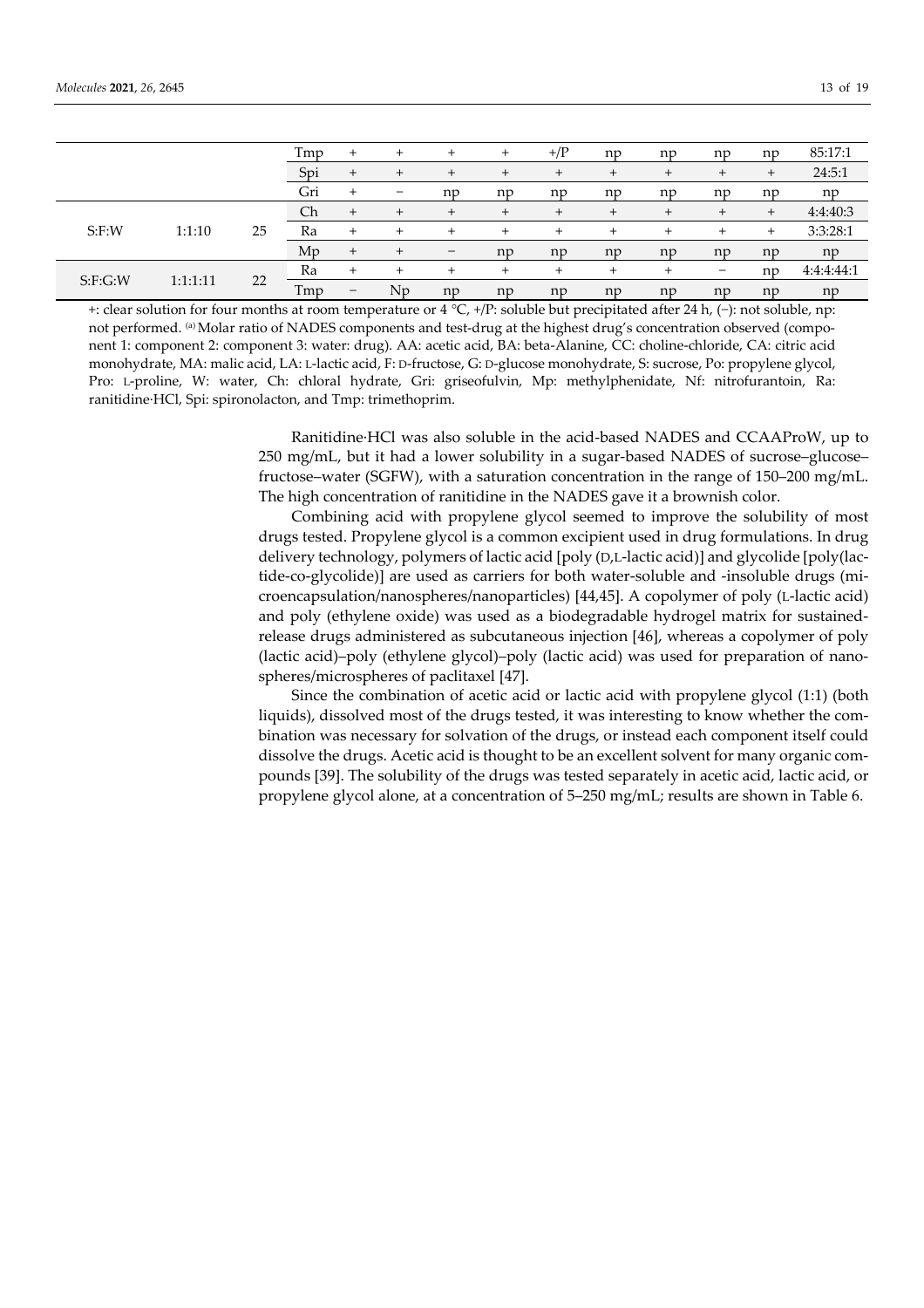|               | Drug          |                                  |                                  |                   |                | Solubility (mg/mL) |                |                |                |                   | Molar Ratio <sup>(a)</sup> |
|---------------|---------------|----------------------------------|----------------------------------|-------------------|----------------|--------------------|----------------|----------------|----------------|-------------------|----------------------------|
| Solvent       | <b>Tested</b> | 5                                | 10                               | 20                | 50             | 80                 | 100            | 150            | 200            | 250               | Solvent:Drug               |
|               | Ch            | $^{+}$                           | $+$                              | $^{+}$            | $\ddot{}$      | $+$                | $+$            | $\ddot{}$      | $^{+}$         | $+$               | 11, 6:1                    |
|               | Ra            | $+$                              | $+$                              | $+$               | $+$            | $+$                | $+$            | $+$            | $+$            | $+$               | 24, 5:1                    |
|               | Mp            | $^{+}$                           | $^{+}$                           | $^{+}$            | $\ddot{}$      | $\ddot{}$          | $+/\mathrm{P}$ | np             | np             | np                | 51:1                       |
| Acetic acid   | Tmp           | $\overline{+}$                   | $^{+}$                           | $+$               | $\pm$          | $+$                | $+/\mathrm{P}$ | $+/\mathrm{P}$ | np             | np                | 63, 4:1                    |
|               | Spi           | $^{+}$                           | $^{+}$                           | $^{+}$            | $\ddot{}$      | $^{+}$             | $+$            | $\ddot{}$      | $^{+}$         | $^{+}$            | 29:1                       |
|               | Gri           | $+$                              | $^{+}$                           | $+$               | $+/\mathrm{P}$ | $+/\mathrm{P}$     | np             | np             | np             | np                | np                         |
|               | Nf            | -                                | $\qquad \qquad -$                | np                | np             | np                 | np             | np             | np             | np                | np                         |
|               | Ch            | $+$                              | $+$                              | $+$               | $+$            | $+$                | $+$            | $\ddot{}$      | $+$            | $+$               | 9:1                        |
|               | Ra            | $^{+}$                           | $^{+}$                           | $\ddot{}$         | $\ddot{}$      | $\ddot{}$          | $+$            | $\ddot{}$      | $^{+}$         | $^{+}$            | 18, 8:1                    |
|               | Mp            | $\begin{array}{c} + \end{array}$ | $\begin{array}{c} + \end{array}$ | $+$               | $\ddot{}$      | $+$                | $+$            | $+$            | $+$            | $+$               | 12, 5:1                    |
| L-Lactic acid | Tmp           | $^{+}$                           | $^{+}$                           | $^{+}$            | $\ddot{}$      | $^{+}$             | $+$            | $^+$           | $^{+}$         | $\qquad \qquad -$ | 19, 4:1                    |
|               | Spi           | $\begin{array}{c} + \end{array}$ | $^{+}$                           | $+$               | $\ddot{}$      | $+$                | $+$            | $+$            | $\overline{+}$ | $+$               | 22:1                       |
|               | Gri           | $\ddot{}$                        | $^{+}$                           | $\qquad \qquad -$ | np             | np                 | np             | np             | np             | np                | np                         |
|               | Nf            | -                                | -                                | np                | np             | np                 | np             | np             | np             | np                | np                         |
|               | Ch            | $\ddot{}$                        | $\ddot{}$                        | $\ddot{}$         | $\ddot{}$      | $\ddot{}$          | $^{+}$         | $\ddot{}$      | $^{+}$         | $^{+}$            | 9:1                        |
|               | Ra            | $+$                              | $+$                              | $+$               | $\ddot{}$      | $+$                | $+$            | $+$            | $+$            | $+$               | 19:1                       |
| Propylene     | Mp            | $^{+}$                           | $^{+}$                           | $\ddot{}$         | $\ddot{}$      | $\ddot{}$          | -              | np             | np             | np                | 40:1                       |
|               | Tmp           | $+$                              | $^{+}$                           | $+$               | -              | np                 | np             | np             | np             | np                | 198:1                      |
| glycol        | Spi           | $\ddot{}$                        | $^{+}$                           | $\qquad \qquad -$ | np             | np                 | np             | np             | np             | np                | 569:1                      |
|               | Gri           | -                                | -                                | np                | np             | np                 | np             | np             | np             | np                | np                         |
|               | Nf            | -                                | -                                | np                | np             | np                 | np             | np             | np             | np                | np                         |

**Table 6.** Solubility test of pharmaceuticals in acetic acid, L-lactic acid, or propylene glycol.

+: clear solution within 30 min, +/P: soluble, but crystallized/precipitated after 24 h, −: not- or partly soluble, np: not performed. (a) Molar ratio of solvent (acetic acid, lactic acid or propylene glycol) and test-drug at the highest drug's concentration observed (solvent: drug). Ch: chloral hydrate, Gri: griseofulvin, Mp: methylphenidate, Nf: nitrofurantoin, Ra: ranitidine·HCl, Spi: spironolacton, and Tmp: trimethoprim.

> Chloral hydrate and ranitidine·HCl are soluble in both acids and in propylene glycol alone, up till 250 mg/mL. Both compounds dissolved easily in almost all NADES tested. The solubility of the other non-water-soluble compounds (Methyl phenidate, trimethoprim, spironolactone, and griseofulvin) in some selected acid-based NADES are compared in Figure 4 (data extracted from Tables 5 and 6).



■ Mp □ Tmp ■ Spi ■ Gri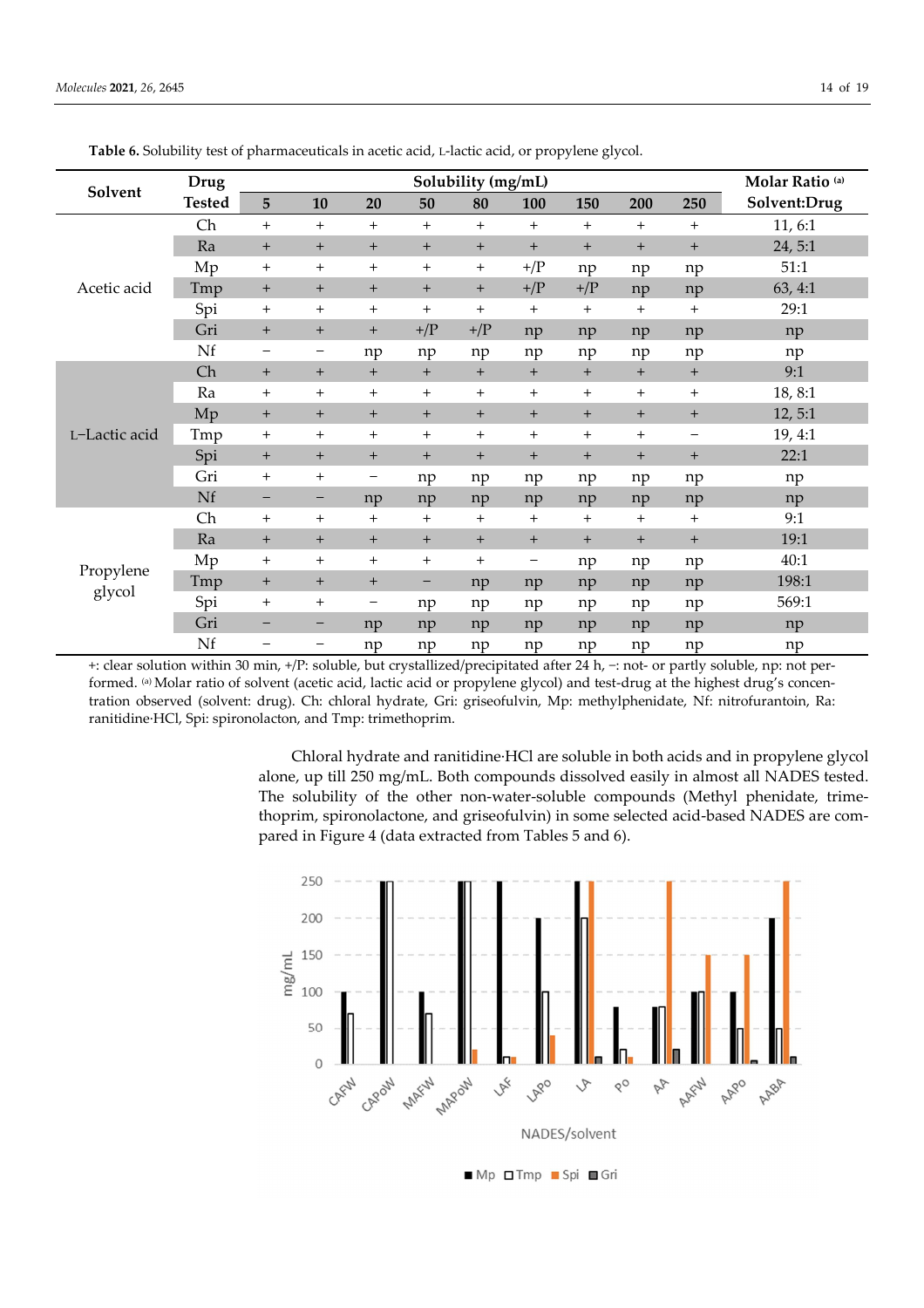**Figure 4.** The capacity of some selected acid-based NADES, acetic acid (AA), lactic acid (LA), and propylene glycol (Po) to dissolve some non-water-soluble pharmaceuticals (mg/mL); methyl phenidate (Mp), trimethoprim (Tmp), spironolactone (Spi), and griseofulvin (Gri). Data extracted from Tables 5 and 6. The stability test was observed for at least 4 months except those of Mp and Tmp in AAPo, AAFW, and AABA (1 month observation). BA: beta-alanine, CA: citric acid, MA: malic acid, F: fructose, and W: water.

Combination of citric acid or malic acid with propylene glycol provided the highest solubility of methylphenidate, as compared to those of acid–sugar combinations. The degree of capacity to dissolve methylphenidate among the citric-acid-based NADES was  $CAPOW > CAPW > CASW (250 > 100 > 10 mg/mL)$ , which was also similar to the malicacid-based NADES, MAPoW > MAFW (250 > 100 mg/mL). Interestingly, in the case of lactic acid, its combination with fructose (LAF) dissolved methylphenidate better than the combination with propylene glycol (LAPo), 250 vs. 200 mg/mL, respectively. In some acetic-acid-based NADES, the solubility of methylphenidate was in the order of AABA > AAFW = AAPo (200 > 100 and 100 mg/mL). Methylphenidate (pKa 8.9) was soluble in lactic acid up until 250 mg/mL; however, it dissolved in much lower amounts in acetic acid (50 mg/mL) and 80 mg/mL in a neutral component/solvent, such as propylene glycol. With a capacity to dissolve methylphenidate up until 250 mg/mL, the concentration achieved was 125-fold of the concentration found in commercial products (1–2 mg/mL). A lower solubility of this compound was observed in a sugar-based NADES (SFW, 20 mg/mL) and the ionic-liquid-DES of CCAAProW (10 mg/mL).

The degree of solubility of trimethoprim among the citric-acid-, malic-acid-, and lactic-acid-based NADES were found to be as follows, CAPoW > CAFW > CASW (250 > 70 > 20 mg/mL), MAPoW > MAFW (250 > 70 mg/mL), LAPo > LAF (100 > 10 mg/mL), and AAFW > AAPo = AABA (100 > 50 and 50 mg/mL). Trimethoprim was soluble in lactic acid up until 200 mg/mL, acetic acid (until 80 mg/mL) and propylene glycol (until 20 mg/mL).

Spironolacton, griseofulvin, and nitrofurantoin were the most challenging compounds in the tested group, with regards to the difficulty to be dissolved in NADES. Only some NADES that previously showed the solubility of the compounds (at 5 mg/mL), were chosen for this experiment. Spironolacton (practically insoluble in water) was soluble in a combination of acid and propylene glycol, with a degree of solubility as follows AAPo > LAPo > MAPo,  $(150 > 50 > 20$  mg/mL). A combination of an acid with a sugar that could dissolve this compound, was only AAFW (150 mg/mL) and LAF (10 mg/mL). A combination of acetic acid and beta-alanine (AABA) without water could dissolve spironolactone up until 250 mg/mL, as well as in acetic acid or lactic acid alone. It also dissolved in propylene glycol, but with a much lower solubility (10 mg/mL). At the concentration of 250 mg/mL, the mixture of spironolactone and acetic acid or lactic acid provided a molar ratio of about 29:1 and 22:1, respectively. The lower solubility of spironolactone in propylene glycol might explain its lower solubility in some combinations of acid-propylene glycol (1:1); CAPoW, MAPoW, LAPo, AAPo (Table 5). Spironolactone, which has three ketone groups in its structure, most probably acts as an electron pair donor ("Lewis" base) towards compounds with a carboxyl group, like acetic acid, lactic acid, and beta-alanine, to form a hydrogen bond network. When the acid was combined with another neutral compound such as propylene glycol or fructose (as proton donor), the solubility of spironolactone decreased. The intermolecular interaction between spironolactone and an acid was most probably stronger than that formed by the alcohols.

Griseofulvin (practically insoluble in water) was only soluble in the combinations of acetic acid with propylene glycol (AAPo) or with beta-alanine (AABA), with the highest concentration of 5 mg/mL and 10 mg/mL, respectively. Griseofulvin was also better dissolved in acetic acid (20 mg/mL), or lactic acid (10 mg/mL) alone than in a mixture of acetic-acid–propylene-glycol (5 mg/mL). Whilst, in a combination of acetic-acid–beta-alanine (5:1), it was soluble at 10 mg/mL.

Nitrofurantoin was found soluble only in CCAAProW at 5 mg/mL. It did not dissolve in any of the acids tested, nor in propylene glycol at the lowest given concentration.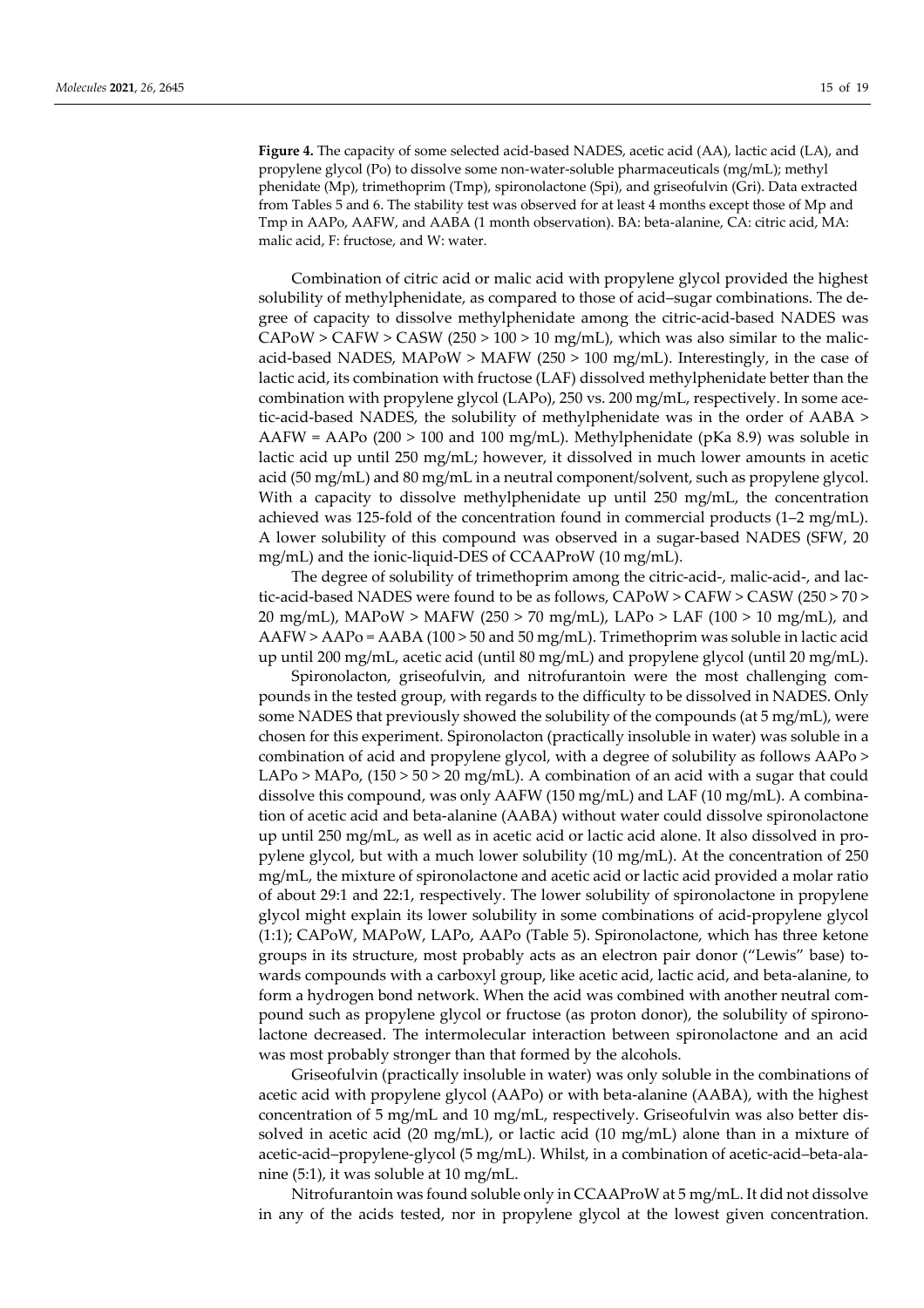Nevertheless, a supramolecular assembly of choline-chloride–acetic-acid–proline–water could dissolve nitrofurantoin at a concentration of 5 mg/mL, which was an improvement relative to its solubility in water (0.19 mg/mL) [39]. The combination of components in a NADES might not only improve a drug's solubility, but might also be beneficial for the bioavailability.

# **3. Materials and Methods**

# *3.1. Chemicals*

All constituents of NADES used in this work were purchased from Sigma-Aldrich, St. Louis, MO, USA (purity > 99%), except D-Fructose (was obtained from Boom B.V., Meppel, The Netherlands), D-Glucose monohydrate (was purchased from Ducheva Biochemie, Haarlem, The Netherlands) and glycerol (was provided from Merck Schuchardt, Hohenbrunn, Germany).

The tested pharmaceuticals (trichloroacetaldehyde monohydrate or chloral hydrate, griseofulvin, methylphenidate, nitrofurantoin, ranitidine·HCl, spironolacton, trimethoprim) were provided by Tiofarma, Oud-Beijerland, The Netherlands.

## *3.2. Preparation of Deep Eutectic Solvents*

A NADES is composed by two or more components and water (if necessary) in a certain molar ratio. Based on the required molar ratio, the components and water were weighed and mixed in a glass bottle. The mixture was homogenized by placing the bottle on a magnetic stirrer plate, at e.g., 700–900 rpm, at room temperature or with heating at 50 °C. A transparent mixture was formed after homogenization, which took from 1–24 h, depending on the NADES composition. If a less/minimum content of water in the NADES was needed, the mixture could be placed in a freeze-dryer for 24–48 h (the total weight of the mixture before and after freeze drying were used to measure the water lost/remaining in the mixture). NADES obtained in this way contained water as one of the constituents, whereas a zero-water containing NADES could be made by mixing/ melting the non-water ingredients together (with a heating at 50–80 °C if necessary), under continuous stirring. A stable NADES remains transparent and shows no aggregation/crystallization or any microbial contamination, after a long period of storage (at least >12 months' observation) at room temperature.

#### *3.3. Solubility and Stability Test*

One milliliter of each NADES was transferred into a 10 mL glass vial. Five milligram sample of a pharmaceutical was mixed with the NADES in the vial and vortexed for a few seconds. The mixture was further ultrasonicated for 30 min and stirred on a magnetic stirrer-plate. Solubility was measured by visual inspection at certain time-points for 48 h. NADES that visually resulted in full dissolution of the test compound were subsequently observed for their capabilities to dissolve the test-compound in a range of concentrations (10–250 mg/mL), including their stability. For a relatively high concentration of compound (100–250 mg/mL), the solubilization process might take a couple of days (with some hours of magnetic stirring per day). The stability of the NADES solution was tested up until four months at  $4^{\circ}$ C.

## **4. Conclusions**

Considering the aim of this study, one could draw several conclusions. First, by screening by hand and visual inspection of the vials with the NADES and target compounds for all tested medicines, a solvent was found that gave a manifold increase of the solubility of the target compound if compared to an aqueous solution.

Moreover, it seems that NADES are highly selective solvents, for every compound, one needs to optimize the solvent, both in terms of the components, their molar ratios, and their water content. Some drugs dissolved easily in the highest amount tested. It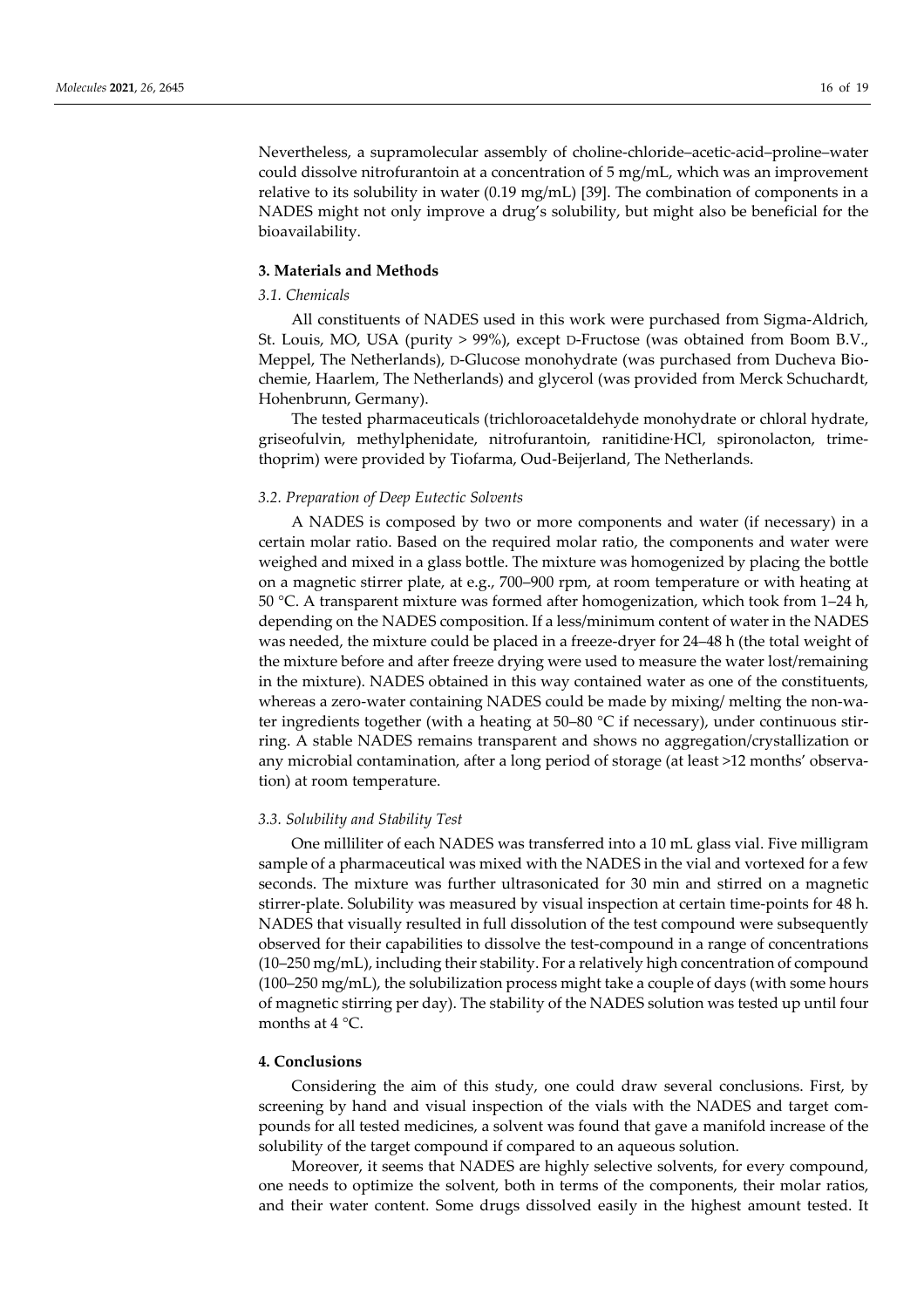seemed that in this case, the compounds might have become part of a new NADES. Considering structural features of the tested drugs, it seems that compounds with amine functions (such as methylphenidate and trimethoprim) have good solubility in acid-containing NADES. Spironolacton and griseofulvin dissolve better in acetic acid and lactic acid alone, than in a mixture of each of these acids with a neutral compound such as propylene glycol or fructose. The solubility of spironolactone and griseofulvin in propylene glycol is lower than in any acids. A stable mixture of spironolactone with acetic acid or lactic acid with a molar ratio of about 29:1 or 22:1, respectively, could be achieved, which could be considered as DES/NADES. The only NADES that could dissolve nitrofurantoin was cholinechloride–acetic-acid–proline–water (1:1:1:5) at a concentration of 5 mg/mL. All solutions/mixtures tested were stable and transparent (observed visually) at 4 °C storage, for at least 4 months.

Thus, NADES are promising solvents for liquid formulations of pharmaceuticals, or might be formulated as part of a deep eutectic mixture with non-toxic common natural compounds. For application of NADES in drug formulations, the pharmacokinetics, and particularly the bioavailability of the drugs in NADES, need to be studied. The use of NADES for parenteral and tube-feeding needs further development. Moreover, in-depth studies of the various systems of NADES constituents and the solutes are needed to get more insight into the role of the various variables in the systems. Various spectroscopies should help to get insight into the physico-chemical process of dissolution of compounds with ILs and NADES.

**Author Contributions:** Y.H.C., R.V., V.S.S. and N.R.M. conceived and designed the experiment; N.R.M. performed the experiments, analyzed the data, and drafted the manuscript; R.V., Y.H.C., and G.-J.W. corrected and provided advices to the manuscript; Y.H.C. and V.S.S. contributed the reagents/materials/analysis tools. All authors have read and agreed to the published version of the manuscript.

**Funding:** This research was funded by the Horizon Valorization Project Grant (93515516) from Netherlands Genomics Initiative.

**Acknowledgments:** This work was possible through a collaboration with Tiofarma, Oud-Beijerland, The Netherlands, and a Horizon Valorization Project Grant (93515516) from Netherlands Genomics Initiative.

**Conflicts of Interest:** The authors declare no conflict of interest. The industrial partner selected and provided the test compounds but had no further role in the design of the study, in the collection, analyses, or interpretation of data, in the writing of the manuscript, and in the decision to publish the results.

**Sample Availability:** The tested pharmaceuticals (trichloroacetaldehyde monohydrate or chloral hydrate, griseofulvin, methylphenidate, nitrofurantoin, ranitidine·HCl, spironolacton, trimethoprim) were provided by Tiofarma, Oud-Beijerland, The Netherlands (V.S.S.).

#### **References**

- 1. Choi, Y.H.; Van Spronsen, J.; Dai, Y.; Verberne, M.; Hollmann, F.; Arends, I.W.; Witkamp, G.-J.; Verpoorte, R. Are Natural Deep Eutectic Solvents the Missing Link in Understanding Cellular Metabolism and Physiology? *Plant Physiol.* **2011**, *156*, 1701–1705, doi:10.1104/pp.111.178426.
- 2. Dai, Y.; Van Spronsen, J.; Witkamp, G.-J.; Verpoorte, R.; Choi, Y.H. Natural deep eutectic solvents as new potential media for green technology. *Anal. Chim. Acta* **2013**, *766*, 61–68, doi:10.1016/j.aca.2012.12.019.
- 3. Vanda, H.; Dai, Y.; Wilson, E.G.; Verpoorte, R.; Choi, Y.H. Green solvents from ionic liquids and deep eutectic solvents to natural deep eutectic solvents. *Comptes Rendus Chim.* **2018**, *21*, 628–638, doi:10.1016/j.crci.2018.04.002.
- 4. Choi, Y.H.; Verpoorte, R. Green solvents for the extraction of bioactive compounds from natural products using ionic liquids and deep eutectic solvents. *Curr. Opin. Food Sci.* **2019**, *26*, 87–93.
- 5. Dai, Y.; Witkamp, G.-J.; Verpoorte, R.; Choi, Y.H. Natural Deep Eutectic Solvents as a New Extraction Media for Phenolic Metabolites in *Carthamus tinctorius* L. *Anal. Chem.* **2013**, *85*, 6272–6278, doi:10.1021/ac400432p.
- 6. Dai, Y.; Verpoorte, R.; Choi, Y.H. Natural deep eutectic solvents providing enhanced stability of natural colorants from safflower (Carthamus tinctorius). *Food Chem.* **2014**, *159*, 116–121, doi:10.1016/j.foodchem.2014.02.155.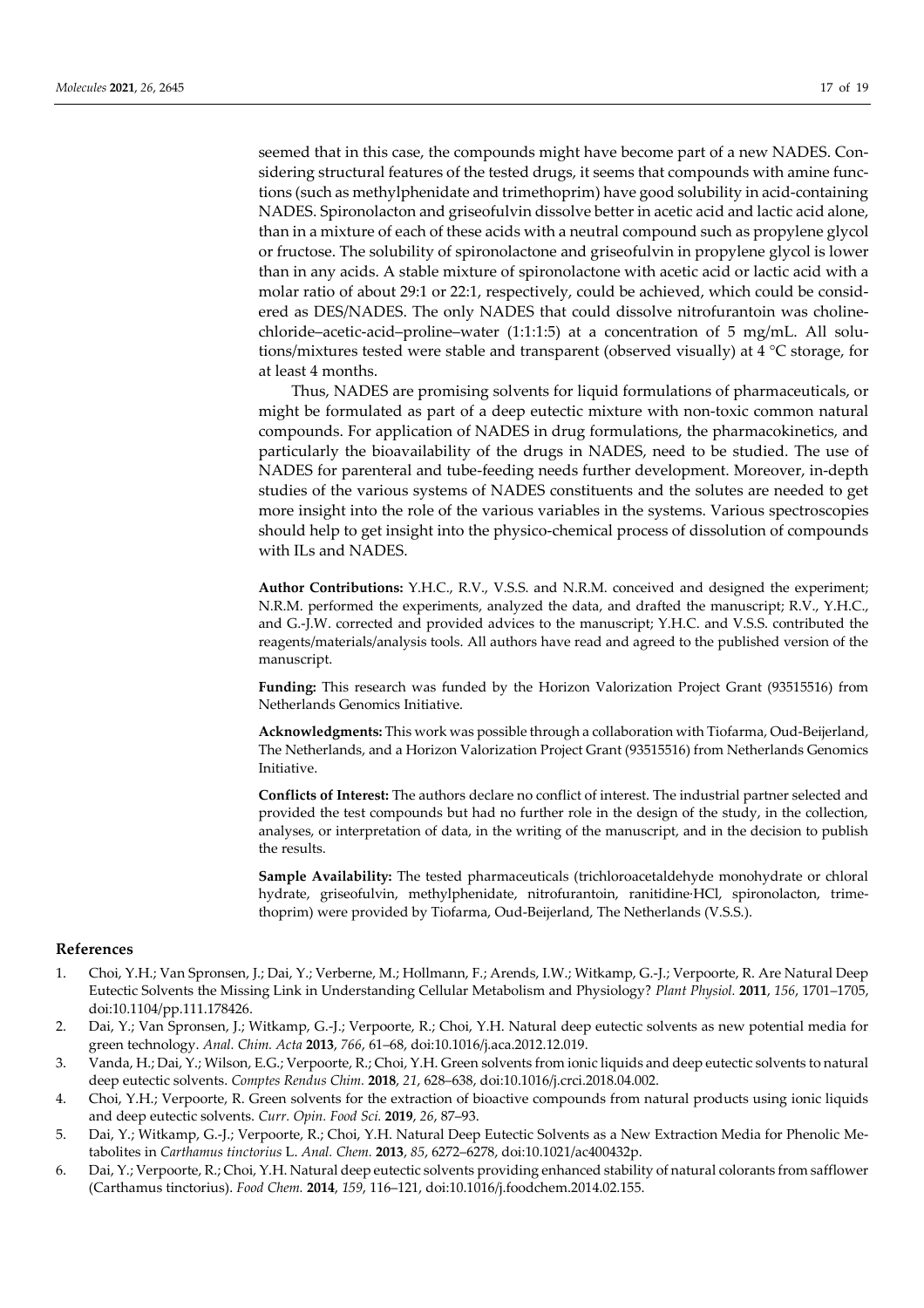- 7. Dai, Y.; Rozema, E.; Verpoorte, R.; Choi, Y.H. Application of natural deep eutectic solvents to the extraction of anthocyanins from Catharanthus roseus with high extractability and stability replacing conventional organic solvents. *J. Chromatogr. A* **2016**, *1434*, 50–56, doi:10.1016/j.chroma.2016.01.037.
- 8. González, C.G.; Mustafa, N.R.; Wilson, E.G.; Verpoorte, R.; Choi, Y.H. Application of natural deep eutectic solvents for the "green"extraction of vanillin from vanilla pods. *Flavour Fragr. J.* **2017**, *33*, 91–96, doi:10.1002/ffj.3425.
- 9. Oomen, W.W.; Begines, P.; Mustafa, N.R.; Wilson, E.G.; Verpoorte, R.; Choi, Y.H. Natural Deep Eutectic Solvent Extraction of Flavonoids of Scutellaria baicalensis as a Replacement for Conventional Organic Solvents. *Molecules* **2020**, *25*, 617, doi:10.3390/molecules25030617.
- 10. Ferraz, R.; Branco, L.C.; Prudêncio, C.; Noronha, J.P.; Petrovski, Ž. Ionic Liquids as Active Pharmaceutical Ingredients. *Chem. Med. Chem.* **2011**, *6*, 975–985, doi:10.1002/cmdc.201100082.
- 11. Abbott, A.P.; Boothby, D.; Capper, G.; Davies, D.L.; Rasheed, R.K. Deep Eutectic Solvents Formed between Choline Chloride and Carboxylic Acids: Versatile Alternatives to Ionic Liquids. *J. Am. Chem. Soc.* **2004**, *126*, 9142–9147, doi:10.1021/ja048266j.
- 12. Zhekenov, T.; Toksanbayev, N.; Kazakbayeva, Z.; Shah, D.; Mjalli, F.S. Formation of type III Deep Eutectic Solvents and effect of water on their intermolecular interactions. *Fluid Phase Equilibria* **2017**, *441*, 43–48, doi:10.1016/j.fluid.2017.01.022.
- 13. Pernak, J.; Sobaszkiewicz, K.; Mirska, I. Anti-microbial activities of ionic liquids. *Green Chem.* **2002**, *5*, 52–56, doi:10.1039/b207543c.
- 14. Pernak, J.; Goc, I.; Mirska, I. Anti-microbial activities of protic ionic liquids with lactate anion. *Green Chem.* **2004**, *6*, 323–329, doi:10.1039/b404625k.
- 15. Zakrewsky, M.; Lovejoy, K.S.; Kern, T.L.; Miller, T.E.; Le, V.; Nagy, A.; Goumas, A.M.; Iyer, R.S.; Del Sesto, R.E.; Koppisch, A.T.; et al. Ionic liquids as a class of materials for transdermal delivery and pathogen neutralization. *Proc. Natl. Acad. Sci. USA* **2014**, *111*, 13313–13318, doi:10.1073/pnas.1403995111.
- 16. Mizuuchi, H.; Jaitely, V.; Murdan, S.; Florence, A. Room temperature ionic liquids and their mixtures: Potential pharmaceutical solvents. *Eur. J. Pharm. Sci.* **2008**, *33*, 326–331, doi:10.1016/j.ejps.2008.01.002.
- 17. Jaitely, V.; Mizuuchi, H.; Florence, A.T. Current-stimulated release of solutes solubilized in water-immiscible room temperature ionic liquids (RTILs). *J. Drug Target.* **2010**, *18*, 787–793, doi:10.3109/1061186x.2010.525653.
- 18. Kumar, V.; Parmar, V.S.; Malhotra, S.V. Enhanced solubility and selective benzoylation of nucleosides in novel ionic liquid. *Tetrahedron Lett.* **2007**, *48*, 809–812, doi:10.1016/j.tetlet.2006.11.155.
- 19. Smith, K.B.; Bridson, R.H.; Leeke, G.A. Solubilities of Pharmaceutical Compounds in Ionic Liquids. *J. Chem. Eng. Data* **2011**, *56*, 2039–2043, doi:10.1021/je101040p.
- 20. Hough, W.L.; Smiglak, M.; Rodríguez, H.; Swatloski, R.P.; Spear, S.K.; Daly, D.T.; Pernak, J.; Grisel, J.E.; Carliss, R.D.; Soutullo, M.D.; et al. The third evolution of ionic liquids: Active pharmaceutical ingredients. *New J. Chem.* **2007**, *31*, 1429–1436, doi:10.1039/b706677p.
- 21. Stoimenovski, J.; Macfarlane, D.R.; Bica, K.; Rogers, R.D. Crystalline vs. Ionic Liquid Salt Forms of Active Pharmaceutical Ingredients: A Position Paper. *Pharm. Res.* **2010**, *27*, 521–526, doi:10.1007/s11095-009-0030-0.
- 22. McCrary, P.D.; Beasley, P.A.; Gurau, G.; Narita, A.; Barber, P.S.; Cojocaru, O.A.; Rogers, R.D. Drug specific, tuning of an ionic liquid's hydrophilic–lipophilic balance to improve water solubility of poorly soluble active pharmaceutical ingredients. *New J. Chem.* **2013**, *37*, 2196–2202, doi:10.1039/c3nj00454f.
- 23. Shamshina, J.L.; Barber, P.S.; Rogers, R.D. Ionic liquids in drug delivery. *Expert Opin. Drug Deliv.* **2013**, *10*, 1367–1381, doi:10.1517/17425247.2013.808185.
- 24. Le Bideau, J.; Viau, L.; Vioux, A. Ionogels, ionic liquid based hybrid materials. *Chem. Soc. Rev.* **2011**, *40*, 907–925, doi:10.1039/c0cs00059k.
- 25. Shamshina, J.L.; Rogers, R.D. Overcoming the problems of solid state drug formulations with ionic liquids. *Ther. Deliv.* **2014**, *5*, 489–491, doi:10.4155/tde.14.28.
- 26. Paulekuhn, G.S.; Dressman, J.B.; Saal, C. Trends in Active Pharmaceutical Ingredient Salt Selection based on Analysis of the Orange Book Database. *J. Med. Chem.* **2007**, *50*, 6665–6672, doi:10.1021/jm701032y.
- 27. Moniruzzaman, M.; Tahara, Y.; Tamura, M.; Kamiya, N.; Goto, M. Ionic liquid-assisted transdermal delivery of sparingly soluble drugs. *Chem. Commun.* **2010**, *46*, 1452–1454, doi:10.1039/b907462g.
- 28. Williams, H.D.; Sahbaz, Y.; Ford, L.; Nguyen, T.-H.; Scammells, P.J.; Porter, C.J.H. Ionic liquids provide unique opportunities for oral drug delivery: Structure optimization and in vivo evidence of utility. *Chem. Commun.* **2014**, *50*, 1688–1690, doi:10.1039/c3cc48650h.
- 29. Morrison, H.G.; Sun, C.C.; Neervannan, S. Characterization of thermal behavior of deep eutectic solvents and their potential as drug solubilization vehicles. *Int. J. Pharm.* **2009**, *378*, 136–139, doi:10.1016/j.ijpharm.2009.05.039.
- 30. Rozema, E.; Sips, H.C.M.; Verpoorte, R.; Meijer, O.C.; Kooijman, S.; Van Dam, A.D.; Choi, Y.H. Extending pharmacological dose-response curves for salsalate with natural deep eutectic solvents. *RSC Adv.* **2015**, *5*, 61398–61401, doi:10.1039/C5RA10196D.
- 31. Faggian, M.; Sut, S.; Perissutti, B.; Baldan, V.; Grabnar, I.; Dall'Acqua, S. Natural Deep Eutectic Solvents (NADES) as a Tool for Bioavailability Improvement: Pharmacokinetics of Rutin Dissolved in Proline/Glycine after Oral Administration in Rats: Possible Application in Nutraceuticals. *Molecules* **2016**, *21*, 1531, doi:10.3390/molecules21111531.
- 32. Sut, S.; Faggian, M.; Baldan, V.; Poloniato, G.; Castagliuolo, I.; Grabnar, I.; Perissutti, B.; Brun, P.; Maggi, F.; Voinovich, D.; et al. Natural Deep Eutectic Solvents (NADES) to Enhance Berberine Absorption: An In Vivo Pharmacokinetic Study. *Molecules* **2017**, *22*, 1921, doi:10.3390/molecules22111921.